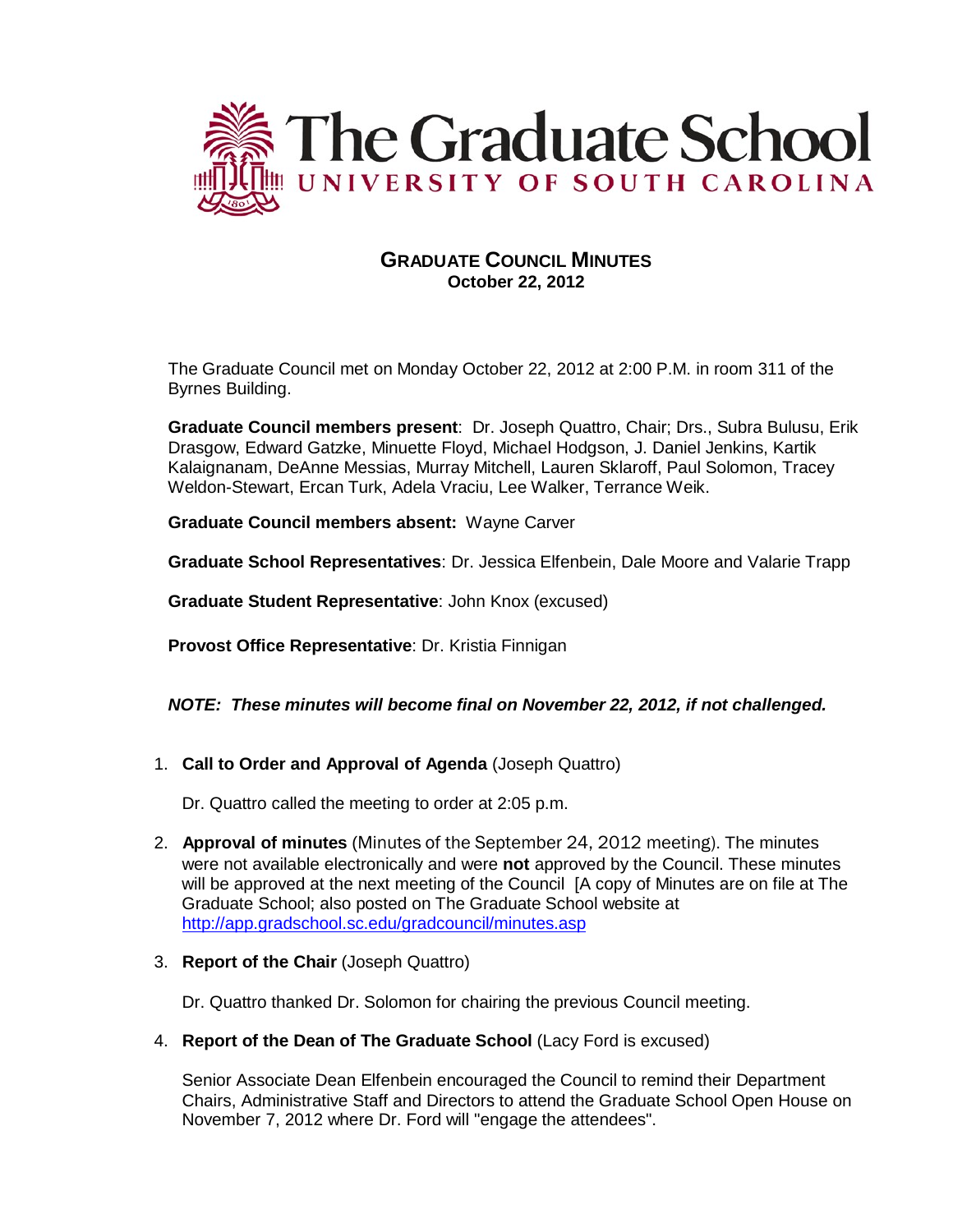Dr. Elfenbein reminded all that the Recruitment Ad Hoc Committee will be meeting biweekly until the arrival of the visiting deans, Dr. Ramona Mellott and Dr. Maureen Grasso, November 13 - 14, 2012. Additionally, she shared information regarding a public lecture by George Thompson, Publisher-in-Residence, on November 15th at 4pm.

Dr. Elfenbein announced additional changes in the Graduate School to include the appointment of Dale Moore as Ombudsman and Zac Lukemire as the new Electronic Thesis and Dissertation (ETD) Coordinator. She encouraged everyone to visit the new website components of Facebook and Twitter which have recently been added to the Graduate School Social Media Outreach.

#### 5. **Report of the Associate Dean / Secretary of the Graduate Council** (Murray Mitchell)

Dr. Mitchell requested feedback on changes in schedules; especially, regarding the sharing of key information by the Graduate School. He reinforced the invitation for the Graduate School Open House to administrative support staff; as well as, Department Graduate Directors, and to Graduate Council Members.

Dr. Mitchell shared feedback regarding the desire for an orientation session for new Graduate Directors, and that he would be announcing a session prior to the winter break in December.

Dr. Mitchell expressed appreciation for the ongoing patience with adjustments being made to operations in the Graduate School as new staff members assume new duties.

### 6. **Report of the Graduate Student Association Representative** (John Knox is excused)

No report

### 7. **Report of the Academic Policy and Practices Committee** (Paul Solomon)

Dr. Solomon addressed Tuition Recommendations as follows:

### TUITION RECOMMENDATIONS:

Recommendation 1: The Graduate School should work with the Bursar and other related offices to address resident tuition for active military enrolled in graduate programs at USC. The University was just named a "military friendly school" but this apparently does not extend to graduate studies. The military tuition listed on the bursar's schedule of tuition and fees currently matches undergraduate tuition at the regional campuses and is applied only to undergraduate students.

FEE DESCRIPTION NOTES FULL-TIME (1) 2012-13 PART-TIME (1) 2012-13

ACTIVE DUTY MILITARY – TUITION 7 2,946 246 There have been occasional instances in which an active duty military has approved military funding to be assigned to South Carolina for graduate study. We have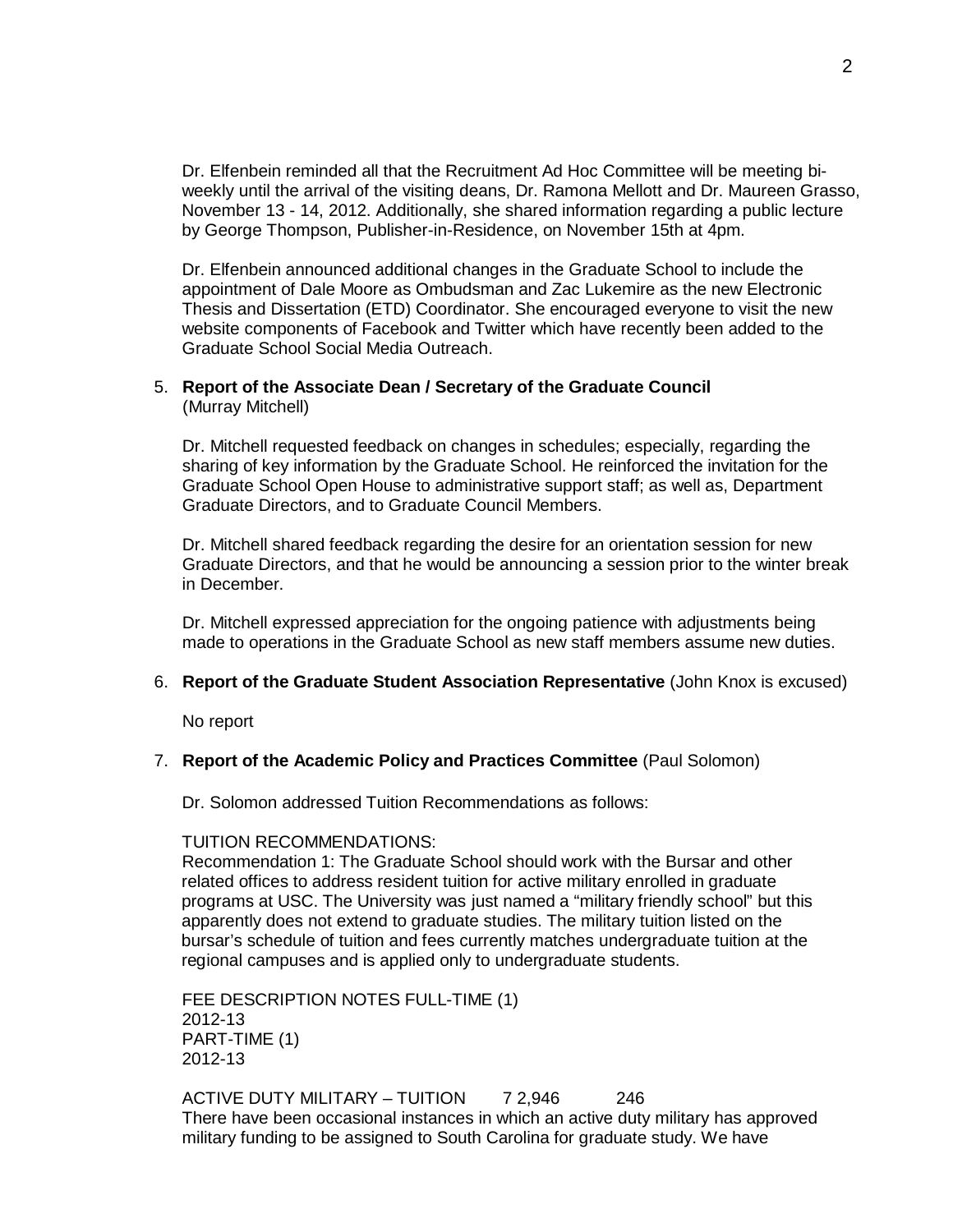consistently been told that they have to pay nonresident tuition unless we provide a fellowship or similar support. This has been a recruitment challenge because the funding available is usually sufficient to pay resident but not non-resident tuition and seems a contradiction to the policy above, unless it is interpreted as period of assignment to South Carolina prior to program enrollment.

Recommendation 2: Several years ago, ACAF 3.60

[\(http://www.sc.edu/policies/acaf360.pdf\)](http://www.sc.edu/policies/acaf360.pdf) was approved to allow resident tuition for "highly selective fellowship students". However, in the details, this is only for international fellowships such as Fulbright. A student who is awarded a domestic fellowship that is not managed as a University contract is not eligible for resident tuition without an internal award. While this is not a frequent occurrence, we do have students who apply and win external awards that are nationally competitive. We recommend that the Graduate School work with the provost's office to revise this policy to be inclusive of nationally competitive fellowships within the United States.

8. **Report of the Committee on 500/600 Level Courses, Distance Education and Special Courses** (Murray Mitchell)

**DED approvals: Mass Communications and Library Science** Distance Education Delivery SLIS J718 History of Children's and Young Adult Literature

[Effective Term: Spring 2013]

#### *College of Hospitality, Retail and Sport Management* Distance Education Delivery/Schedule Exception Request/Off-Campus Delivery HRSM ITEC J747 Management of Health Information Systems

[Effective Term: Spring 2013]

9. **Fellowships and Scholarships Committee**

No Report

10. **Report of the Science, Math, and Related Professional Program Committee** (Edward Gatzke)

**ARNOLD SCHOOL OF PUBLIC HEALTH**

*Epidemiology and Biostatistics* Course Change Proposal: **APPROVED**

From: EPID 747 [Investigative Epidemiology;](http://app.gradschool.sc.edu/includes/filedownload-public.asp?location=E%3A\GMS\GRADCOUNCIL\2012\EPID%20747%20CCP%20(Public%20Health%2010-1-2012).pdf&amp%3Bamp%3Bamp%3Bamp%3Bfile_name=EPID%20747%20CCP%20(Public%20Health%2010-1-2012).pdf) Environmental [Factors](http://app.gradschool.sc.edu/includes/filedownload-public.asp?location=E%3A\GMS\GRADCOUNCIL\2012\EPID%20747%20CCP%20(Public%20Health%2010-1-2012).pdf&amp%3Bamp%3Bamp%3Bamp%3Bfile_name=EPID%20747%20CCP%20(Public%20Health%2010-1-2012).pdf) and Human Health (3) Emphasis on the epidemiology of selected environmental factors which may affect human health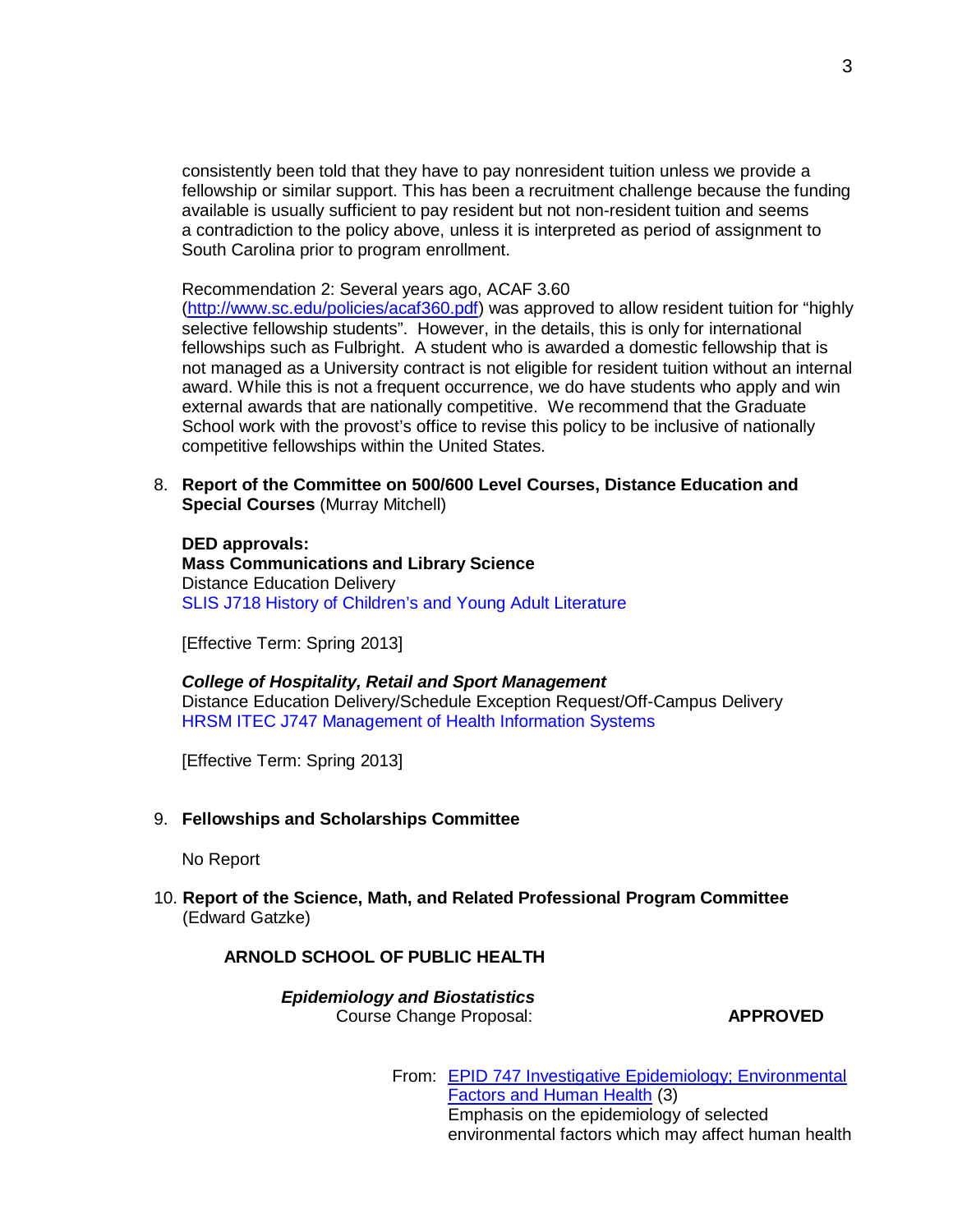including the identification of health hazards and methods of investigation.

Note: Two lecture and three laboratory hours per week.

[Prerequisites: EPID 700, BIOS 700]

To: EPID 747 Environmental Epidemiology (3) Emphasis on the epidemiology of selected environmental factors which may affect human health including the identification of health hazards and methods of investigation.

> Note: Two lecture and three laboratory hours per week.

[Prerequisite: EPID 700, BIOS 700]

[Effective Term: Spring 2013]

Course Change Proposal: **APPROVED**

From: **EPID 746 Investigative [Epidemiology:](http://gradschool.sc.edu/facstaff/gradcouncil/2012/EPID%20746%20CCP%20(Public%20Health%2010-1-2012).pdf) Cancer (3)** Epidemiology of selected cancers in humans, including etiology, pathophysiology, identification and description of events of cancer and outcomes.

[Prerequisites: EPID 700]

To: EPID 746 Cancer Epidemiology (3) Epidemiology of selected cancers in humans, including etiology, pathophysiology, identification and description of events of cancer and outcomes.

[Prerequisites: EPID 700]

[Effective Term: Spring 2013]

Course Change Proposal: **APPROVED**

outcomes.

From: EPID 744 Investigative Epidemiology: [Cardiovascular](http://gradschool.sc.edu/facstaff/gradcouncil/2012/EPID%20744%20CCP%20(Public%20Health%2010-1-2012).pdf) [Disease](http://gradschool.sc.edu/facstaff/gradcouncil/2012/EPID%20744%20CCP%20(Public%20Health%2010-1-2012).pdf) (3) Epidemiology of selected groups of cardiovascular diseases (CVD) including etiology, pathophysiology, identification and description of events of CVD, and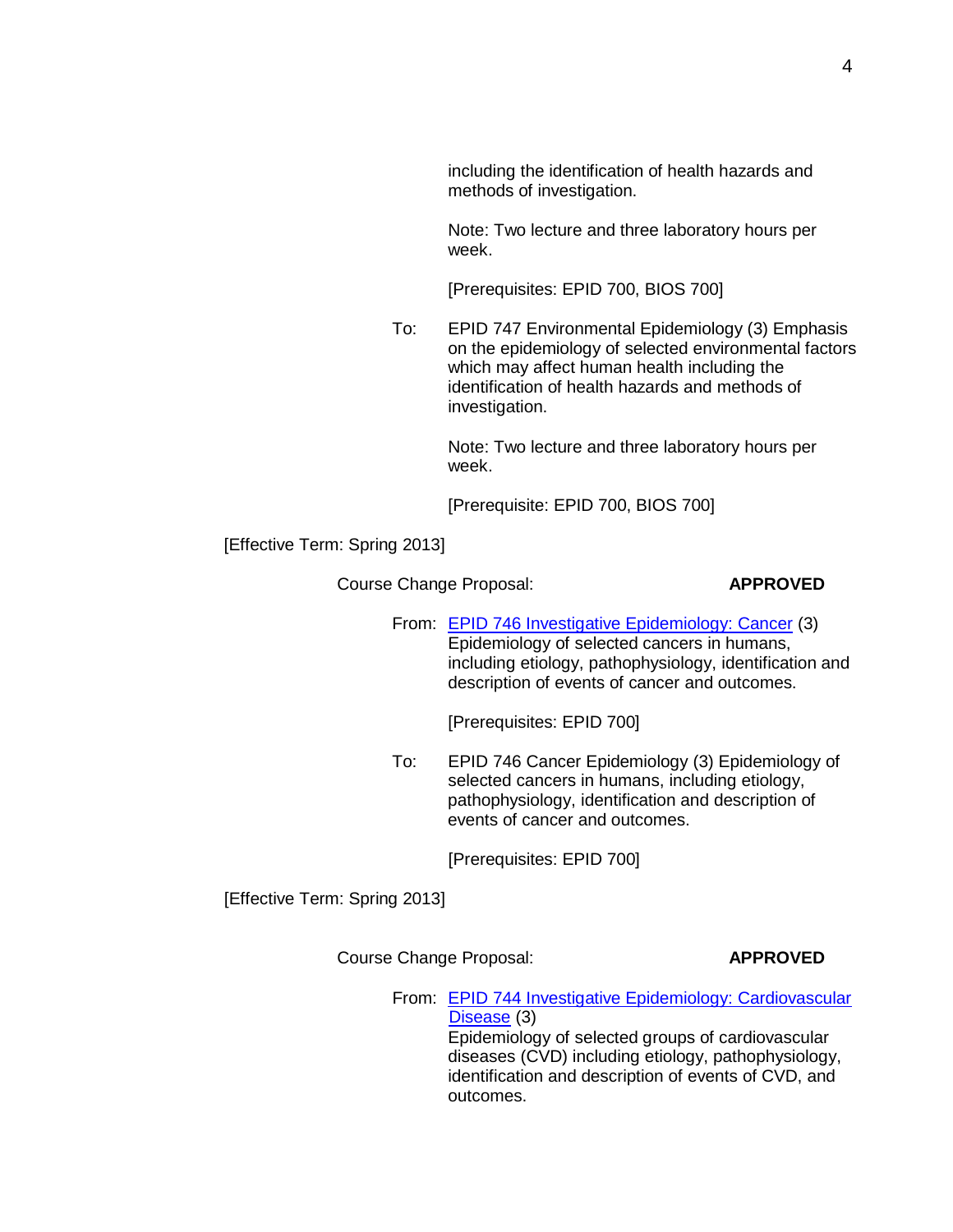Note: Two lecture and three laboratory hours per week.

[Prerequisites: EPID 700]

To: EPID 744 Cardiovascular Disease Epidemiology (3) Epidemiology of selected groups of cardiovascular diseases (CVD) including etiology, pathophysiology, identification and description of events of CVD, and outcomes.

> Note: Two lecture and three laboratory hours per week.

[Prerequisites: EPID 700]

[Effective Term: Spring 2013]

| <b>Exercise Science</b><br><b>Academic Program Actions:</b><br><b>EXSC DPT Physical Therapy Program</b>    | <b>POSTPONED</b> |
|------------------------------------------------------------------------------------------------------------|------------------|
| New Course Proposal:<br>PHYT 752 Advanced Examination Techniques for Orthopedic<br><b>Physical Therapy</b> | <b>POSTPONED</b> |
| New Course Proposal:<br>PHYT 755 Spinal Manual Therapy                                                     | <b>POSTPONED</b> |
| New Course Proposal:<br>PHYT 765 Geriatric Physical Therapy                                                | <b>POSTPONED</b> |
| New Course Proposal:<br>PHYT 760 Orthotics and Prosthetics                                                 | <b>POSTPONED</b> |
| Course Change Proposal:<br>PHYT 757 Topics in Physical Therapy: Pharmacology and<br><b>Prosthetics</b>     | <b>POSTPONED</b> |
| <b>Distance Education Delivery:</b><br>PHYT J757 Pharmacology for the Physical Therapist                   | <b>POSTPONED</b> |
| Course Change Proposal/Bulletin Change<br><b>PHYT 811 Pediatrics and Orthotics</b>                         | <b>POSTPONED</b> |
| <b>Course Change Proposal</b><br>PHYT 740 Professional Issues in Physical Therapy                          | <b>POSTPONED</b> |
| <b>Course Change Proposal</b><br>PHYT 758 Patient Education in Physical Therapy                            | <b>POSTPONED</b> |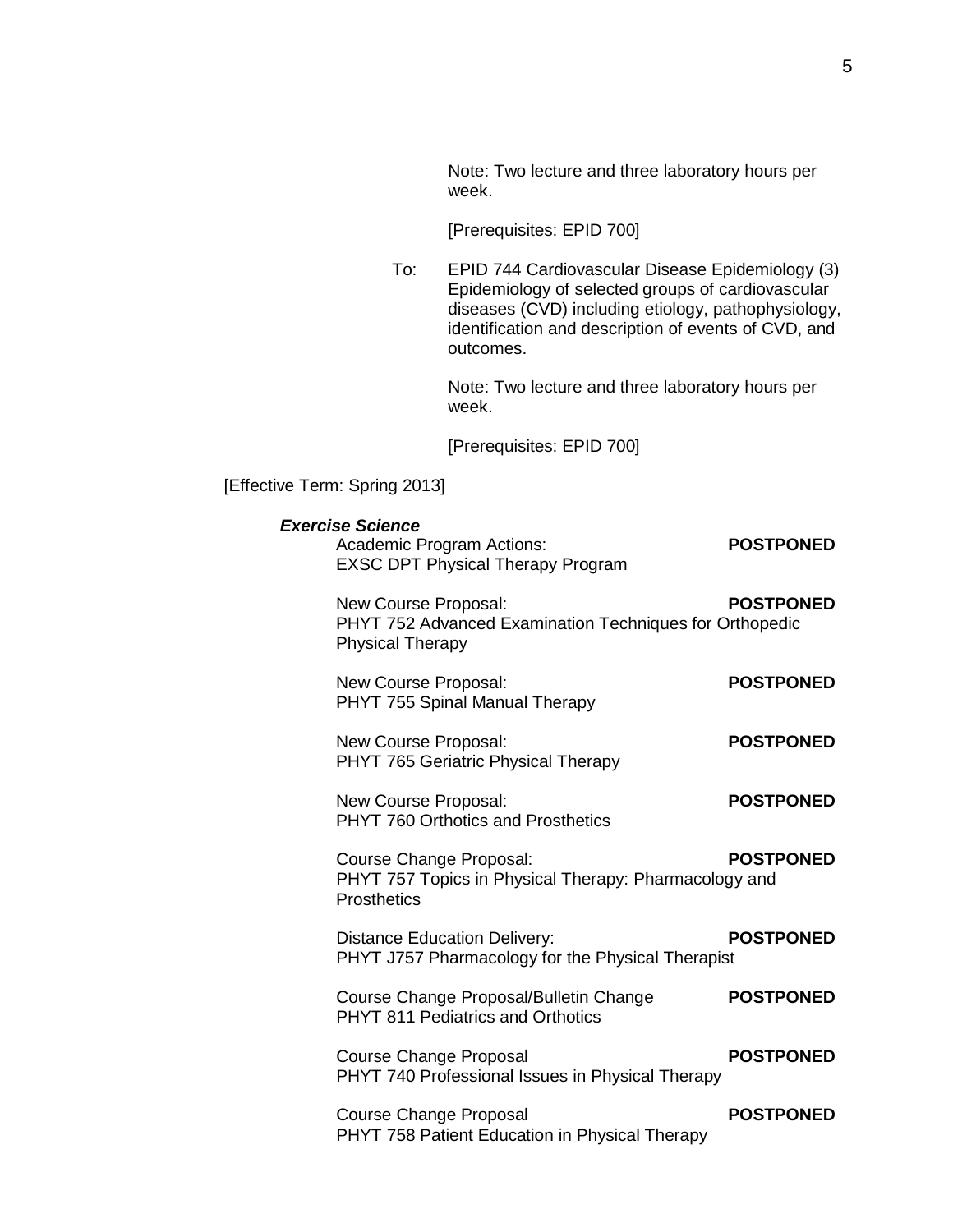| Course Change Proposal<br>PHYT 764 Cultural Competence in Health Care  | <b>POSTPONED</b> |
|------------------------------------------------------------------------|------------------|
| Course Change Proposal<br>EXSC 782 Mechanical Analysis of Motor Skills | <b>POSTPONED</b> |

## **COLLEGE OF PHARMACY**

### *Pharmaceutical and Biomedical Sciences*

| Academic Program Actions/Bulletin Change                  | <b>POSTPONED</b> |
|-----------------------------------------------------------|------------------|
| <b>PHAR 701 Current Topics in Pharmaceutical Sciences</b> |                  |

New Course Proposal **POSTPONED** PHAR 701 Current Topics in Pharmaceutical Sciences

**Course Change Proposal <b>POSTPONED** SCCP 735 Cancer: Causes, Treatment and Prevention

Distance Education Delivery **POSTPONED** SCCP 735 Cancer: Causes, Treatment and Prevention

### **COLLEGE OF NURSING**

Course Change Proposal/Bulletin Change **APPROVED**

From: NURS J 702 [Pharmacologic](http://gradschool.sc.edu/facstaff/gradcouncil/2012/CCPNURSJ702_201241_Redacted.pdf) Management in Primary [Care](http://gradschool.sc.edu/facstaff/gradcouncil/2012/CCPNURSJ702_201241_Redacted.pdf) (3) Pharmacologic management of select acute and chronic health problems of adults and children.

To: NURS J702 Pharmacologic Management of Pediatric, Adult, and Gerontological Patients Across the Healthcare Delivery Continuum (3)

> Pharmacologic management of acute and chronic health problems of pediatric, adult and gerontological patients across the healthcare delivery continuum.

[Prerequisites: Graduate Standing]

[Effective Term: Spring 2013]

**Course Change Proposal <b>APPROVED** 

From: NURS J 705 Acute [Problems](http://gradschool.sc.edu/facstaff/gradcouncil/2012/CCPNURSJ705_201241_Redacted.pdf) of Adults and Women's Health in [Primary](http://gradschool.sc.edu/facstaff/gradcouncil/2012/CCPNURSJ705_201241_Redacted.pdf) Care (3)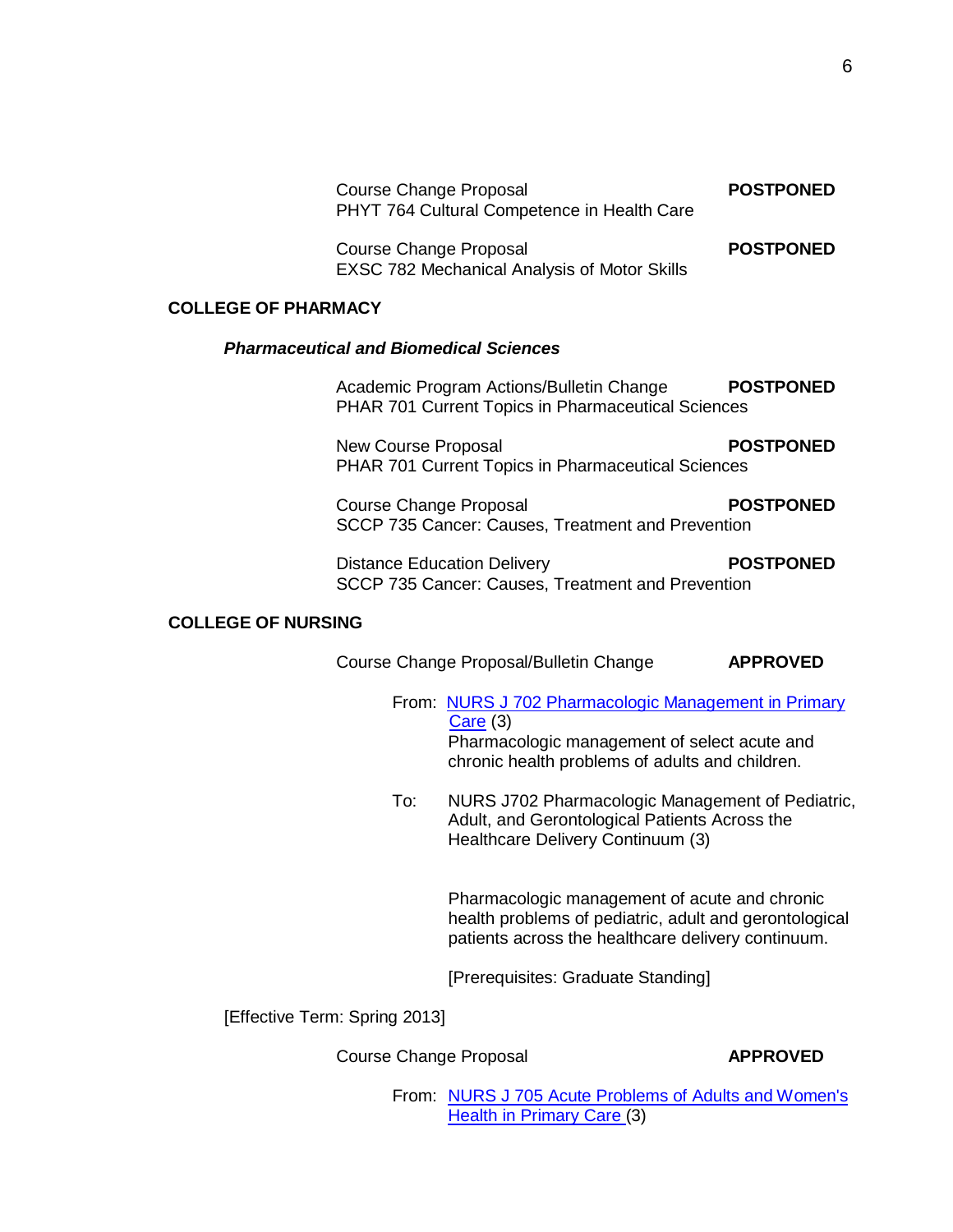[Prerequisites: NURS 702 and NURS 704]

To: NURS J705 Acute Problems of Adults/Gerontology and Women's Health in Primary Care (3)

> Management of primary care to adult and gerontological clients across the delivery continuum who present with lifestyle behaviors, reproductive practices, and acute health problems. Includes didactic and clinical practice. Note: Students who have not had advanced physical assessment within two years prior to taking this course must successfully validate their skills.

[Prerequisites: NURS 702 and NURS 704]

[Effective Term: Fall 2013]

**Course Change Proposal <b>APPROVED** 

From: NURS J 722 Advanced Practice [Management of](http://gradschool.sc.edu/facstaff/gradcouncil/2012/CCPNURSJ722_201241_Redacted.pdf) Chronic [Diseases](http://gradschool.sc.edu/facstaff/gradcouncil/2012/CCPNURSJ722_201241_Redacted.pdf) in Primary Care (3) Management of chronic health problems across the life span in primary health care settings. Didactic and field study.

[Prerequisites: NURS 704, 707, 702]

To: NURS J722 Advanced Practice Nursing Management of Chronic Diseases in Pediatric, Adult and Gerontological Patients across the Health Care Continuum (3) Advanced Practice Nursing of Pediatric, Adult and Gerontological Patients with chronic illnesses and disabilities across the health continuum.

[Prerequisites: NURS 704, 707, 702]

[Effective Term: Spring 2013]

**Course Change Proposal <b>APPROVED** 

From: NURS J 786 Management of Acute Care Adult Health Problems I. (4-6) Management of acutely ill adult patients. Practicum required.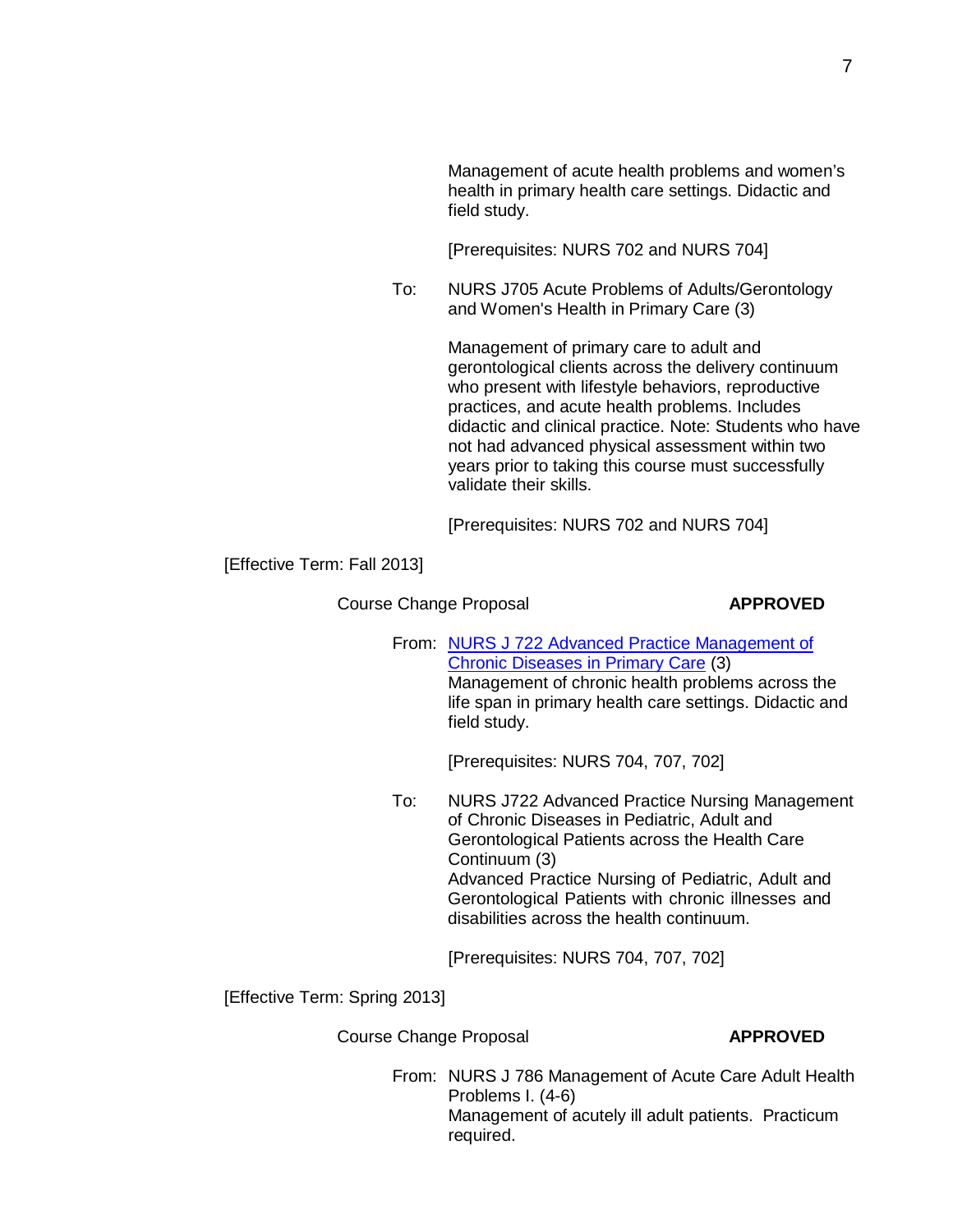[Prerequisites: NURS 704, 707, 718]

To: NURS J786 Management of Acute Care Adult and Gerontological Health Problems I. (4-6) Management of acutely ill adult and gerontological patients. Practicum required.

[Prerequisites: NURS 704,707, 718]

[Effective Term: Fall 2013]

Course Change Proposal **APPROVED** 

From: NURS J 787 [Management](http://gradschool.sc.edu/facstaff/gradcouncil/2012/CCPNURSJ787_201241_Redacted.pdf) of Acute Health Problems II (5-6) Management of selected acutely ill, institutionalized adults. Practicum required

[Prerequisites: NURS 786]

To: NURS J787 Management of Acute Adult and Gerontological Health Problems II. (5-6) Management of acutely ill adult and gerontological patients. Practicum required

[Prerequisites: NURS 786]

[Effective Term: Spring 2013]

Course Change Proposal **APPROVED** 

From: NURS J 793 [Advanced](http://gradschool.sc.edu/facstaff/gradcouncil/2012/CCPNURSJ793_201241_Redacted.pdf) Practice Practicum (1-4) Supervised field study in advanced practice nursing. Seminars on related topics.

[Prerequisites: NURS 705, 706, 731, 786, 787, 722]

To: NURS J 793 Advanced Practice Practicum for emphasis area: Primary Care (1-4) Supervised field study in advanced practice nursing for primary care patients (pediatric, adult and gerontological) across the delivery continuum. Seminars on related topics.

[Prerequisites: NURS 705, 706, 722, 731]

[Effective Term: Spring 2013]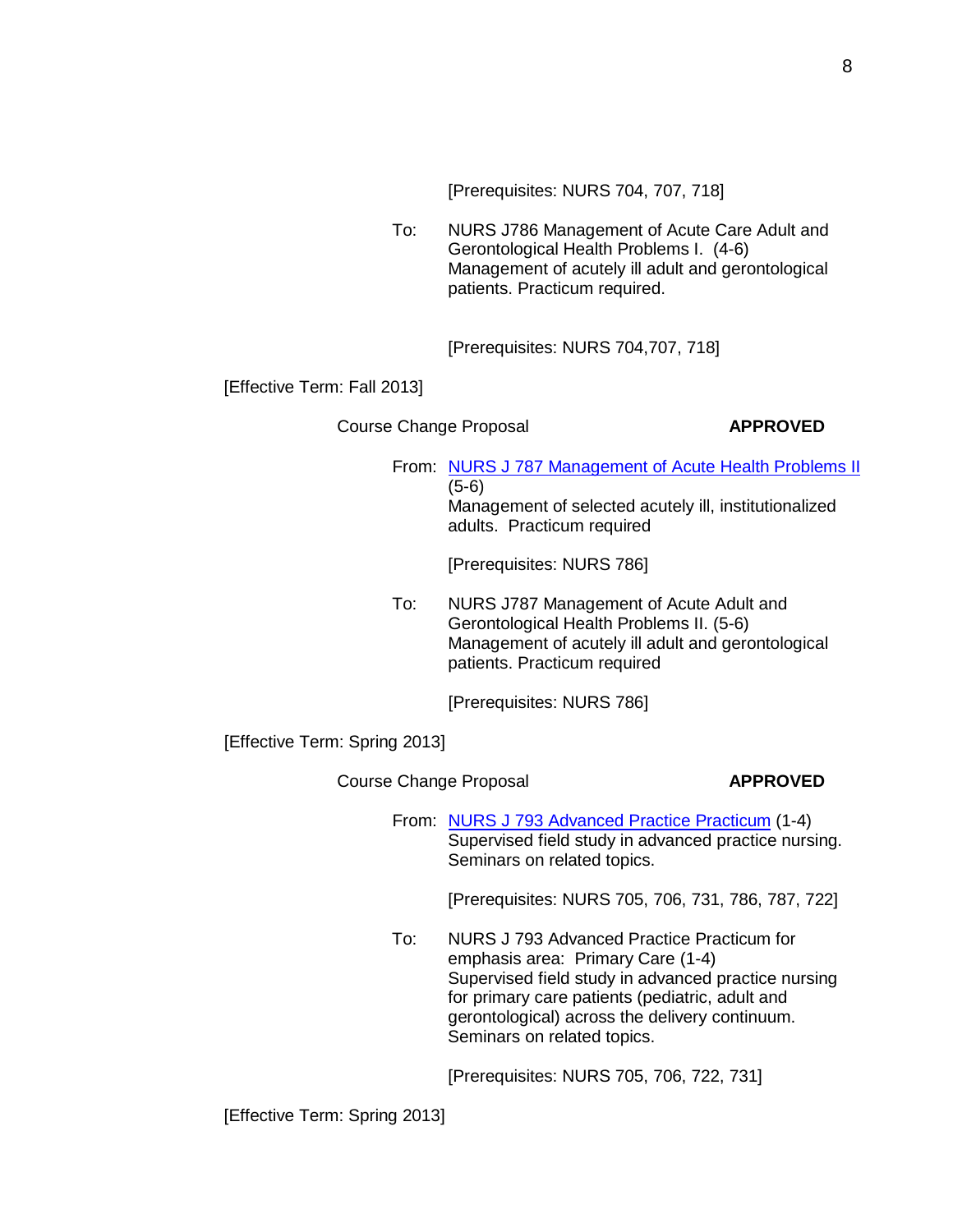NURS J 796 Advanced Practice Practicum for emphasis area: Acute Care (3-4)

Supervised field study in advanced practice nursing for acutely ill adult and gerontological patients across the delivery continuum. Seminars on related topics.

Enrollment Restrictions: College of Nursing Graduate Students

Excluded: Any graduate student who is not currently in good academic standing in the College of Nursing.

[Prerequisites: NURS 786, 787]

[Effective Term: Spring 2013]

**11. Report of the Humanities, Social Sciences, Education, and Related Professional Programs Committee** (J. Daniel Jenkins)

# **COLLEGE OF ARTS AND SCIENCES**

### *Geography*

Academic Program Actions/Bulletin Change **APPROVED**

From: Masters Degree in Geography Master of [Arts, Master](http://gradschool.sc.edu/facstaff/gradcouncil/2012/APAGEOG_201241_Redacted.pdf) of [Science](http://gradschool.sc.edu/facstaff/gradcouncil/2012/APAGEOG_201241_Redacted.pdf) (30)

Degree Requirements (30 Hours) The M.A. program requires a minimum of 30 semester hours of graduate work, including a maximum of 6 hours of the following. The graduate course work in geography must include at least one course in each of the following areas: physical/environmental, human/regional, technical. The thesis is a normal component of each student's program, but there is a non-thesis option (minimum of 37 semester hours) in the geographic techniques area. This option requires the acceptance of one research paper as an alternative to a traditional thesis. The non-thesis track normally is considered to result in a terminal degree. All candidates must pass a comprehensive examination. Competence in a foreign language is not required unless a student plans to do research on or in a foreign area.

To: Geography, Master of Arts and Master of Science (30) **M.A. and M.S. Program Requirements** The following requirements are applicable to the M.A. or M.A. or M.S. degree with thesis. They are applicable also to students pursuing the M.S. degree non-thesis option, except that 37 credit hours of graduate course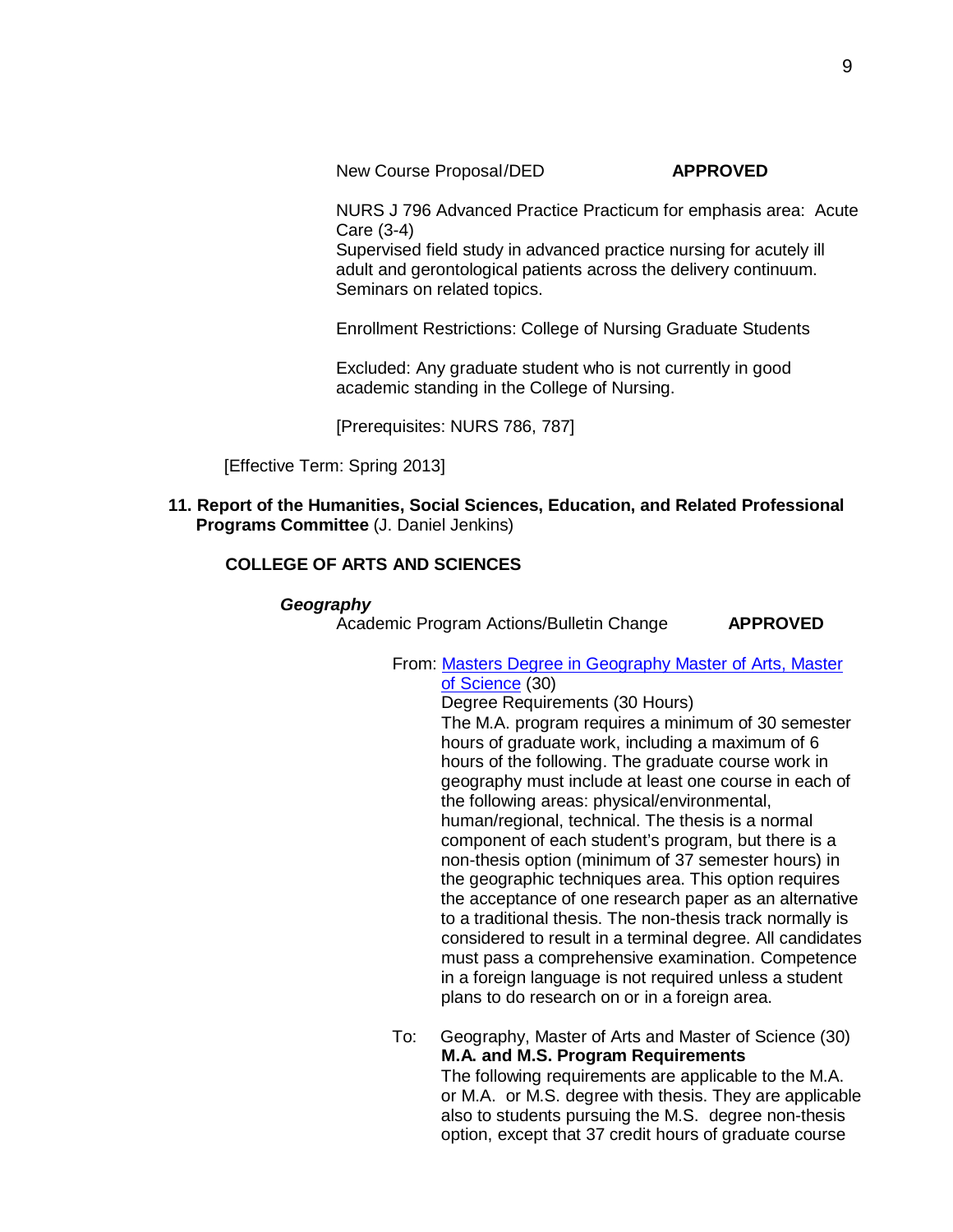work are required and one expanded research paper must be submitted in lieu of the thesis. All candidates must pass the comprehensive examination consisting of an oral defense of the thesis document.

**A. Course Work** (minimum of 25 credit hours, with at least 13 at the 700 level)

1. Core Courses: 740 Current Research Trends (1 cr.) 2. At least one course in each of the following cluster areas (9cr) Please see the listing of courses below which fall into each of these three categories. The content of GEOG 510 will determine the cluster in which it belongs. Students cannot use GEOG 595, 705, and 805 to fulfill course cluster requirements for the Master's degree.

- I. PHYSICAL/ENVIRONMENTAL
- Synoptic Meteorology
- Applied Climatology
- Fluvial Geomorphology
- Water and Watersheds
- Long Term Environmental Change
- Microclimatology
- Climate Variability and Change
- Seminar in Environmental Geography
- Seminar in Climatology
- Seminar in Physical Geography
- Geomorphology from Space
- Advanced Seminar in Environmental Geography
- II. HUMAN/REGIONAL
- Planning and Locational Analysis
- Migration and Globalization
- Political Geography
- Coastal Zone Management
- Landscapes of South Carolina
- Environmental Hazards
- Geography of the City
- Social Aspects of Environmental Planning and Management
- Human dimensions of Global Environmental Change
- Environment and Development
- Geography of Public Land and Water Policy
- Globalization and Cultural Questions
- History of Geographic Thought
- Women Explorers and Travelers
- 11 Seminar in Regional Geography
- 12 Urban Geography
- 13 Advanced Economic Geography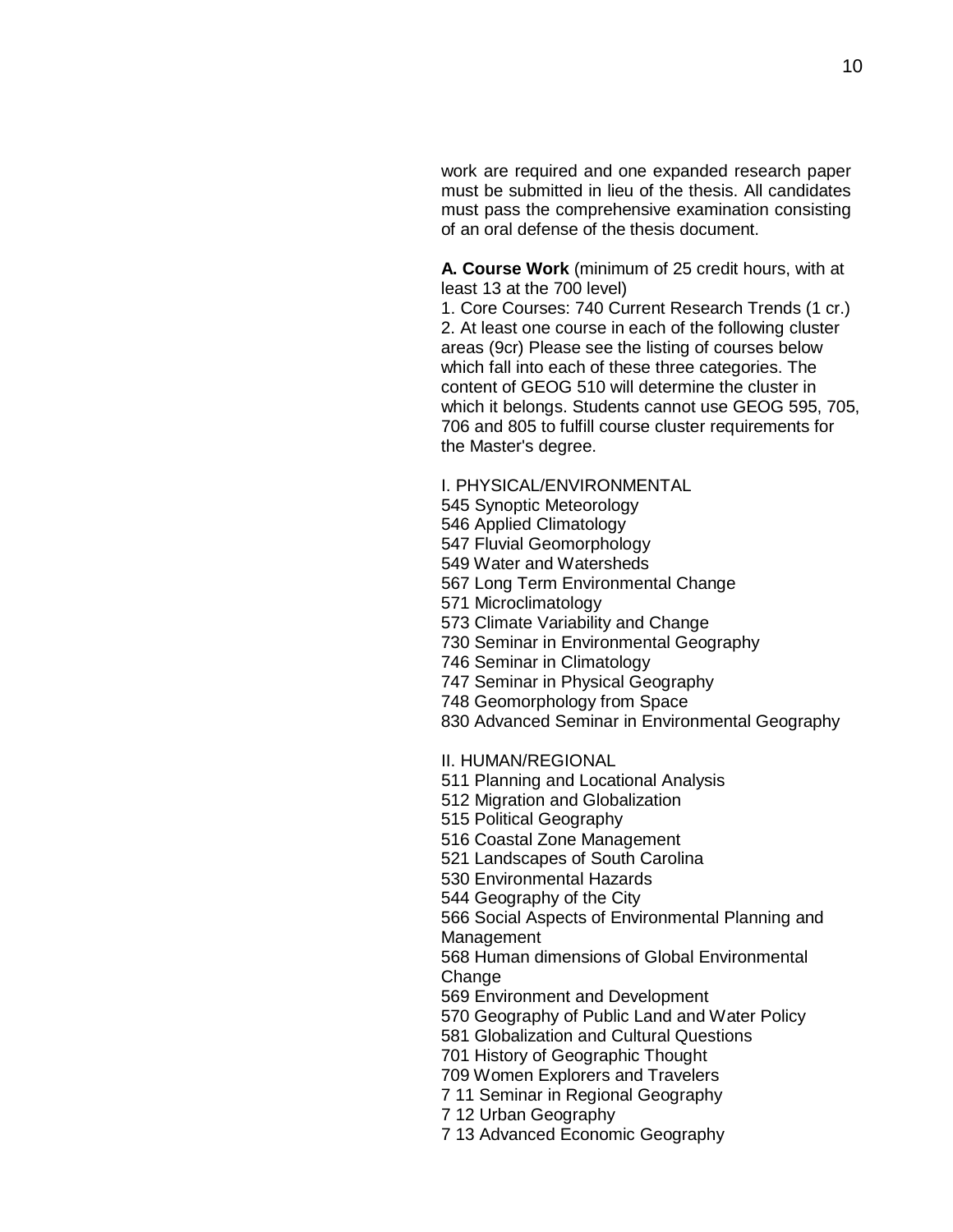- 1 Seminar in Systematic Geography
- Geography of Recreation

Seminar in the Geography of Latin America

Seminar in the Geography of Europe

 Seminar in the Geography of the Middle East and **Africa** 

Field Seminar in Third World Development Project

Seminar in Political Geography

Seminar in Spatial Cognition

Area Analysis: Europe, the Latin America

Republics, Asia or the United States

Advanced Seminar in Human Geography

Advanced Seminar in Regional Geography

Ill. TECHNICAL

1 Quantitative Methods in Geographic Research

1 Advanced Cartography

Dynamic Cartography

Principles of Remote Sensing

LiDAR grammetric and Photogrammetric

Digital Surface Mapping

Spatial Programming

 Satellite Mapping and the Global Positioning System

 Advanced Geographic Information Systems GIS- Based Modeling

 Geographic Information System (GIS} Databases and their use

Seminar in Quantitative Analysis in Geography

Seminar in Cartography

Digital Techniques of Remote Sensing

Seminar in Geographic Information Systems

1 Advanced Seminar in Cartography

1 Advanced Seminar in Remote Sensing

 Advanced Seminar in Geographic Information **Systems** 

3. Specialized Course Work (12 cr.): The Department offers opportunities for students to work in a wide range of systematic, technical, and regional areas, as indicated by faculty interest and expertise. Each student will be assigned an interim advisor who will provide guidance on the initial selection of courses, but students should select a permanent advisor during their first semester of residence in the Department.

4. Research Course Work (I - 6 cr.): thesis preparation 5. Thesis

**B. Residence Requirement**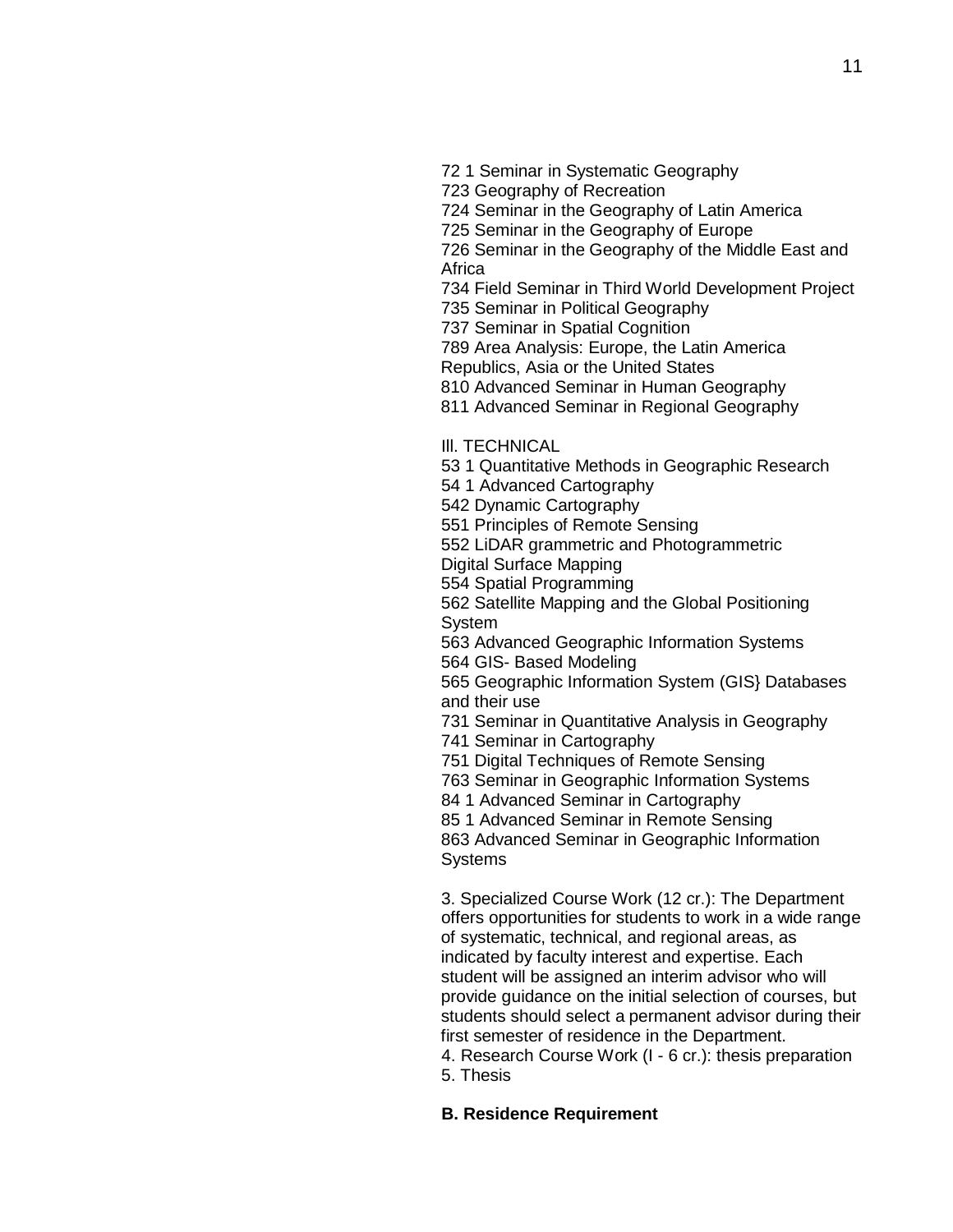The minimum residence requirement for the Master's degree is two regular semesters of approximately 16 weeks each or the equivalent in summer sessions. Three to six semester hours of work in a five-week summer session constitute a full load; nine to twelve hours of course work constitutes a full load in a regular session. The department considers six-thesis credit hours per semester to be a full load. Students on assistantships are expected to be enrolled for a minimum of nine hours of course work during the semester they hold the assistantship.

Six years is the maximum time allowed for completion of the Master's degree. If more than six years are spent in the program, Special arrangements must be made with the Graduate School to revalidate credits in courses taken.

Comprehensive examinations are valid for two years prior to completion of all degree requirements. Students who do not complete the program within the six year period become subject to changes in degree requirements adopted up to a date six years prior to his/her completion of the program.

## **C. Thesis**

As soon as possible, normally following the second full semester of coursework, the candidate who follows the thesis option begins the thesis phase of the program. The student's advisor serves as thesis director and, in consultation with the student, selects the second and third members of the Thesis Committee.

Proposal. The student then submits a formal thesis proposal to the committee prior to the defense date. The proposal includes the topic to be investigated, the purpose of the study, the research design; and familiarity with literature in the area. At the proposal defense, the student, with agreement from the committee, may request either the traditional or manuscript style thesis. The request for a manuscript style thesis shall include the journal name and brief justification explaining the journal selection. Students seeking the manuscript option shall discuss their intentions with their advisor prior to the thesis proposal defense.

Students are encouraged to complete their thesis proposals as early as possible. Students are not allowed to register for GEOG 799 without the committee approval of a thesis proposal. Any student on assistantship who has not had the proposal accepted but the end of the third semester (or semester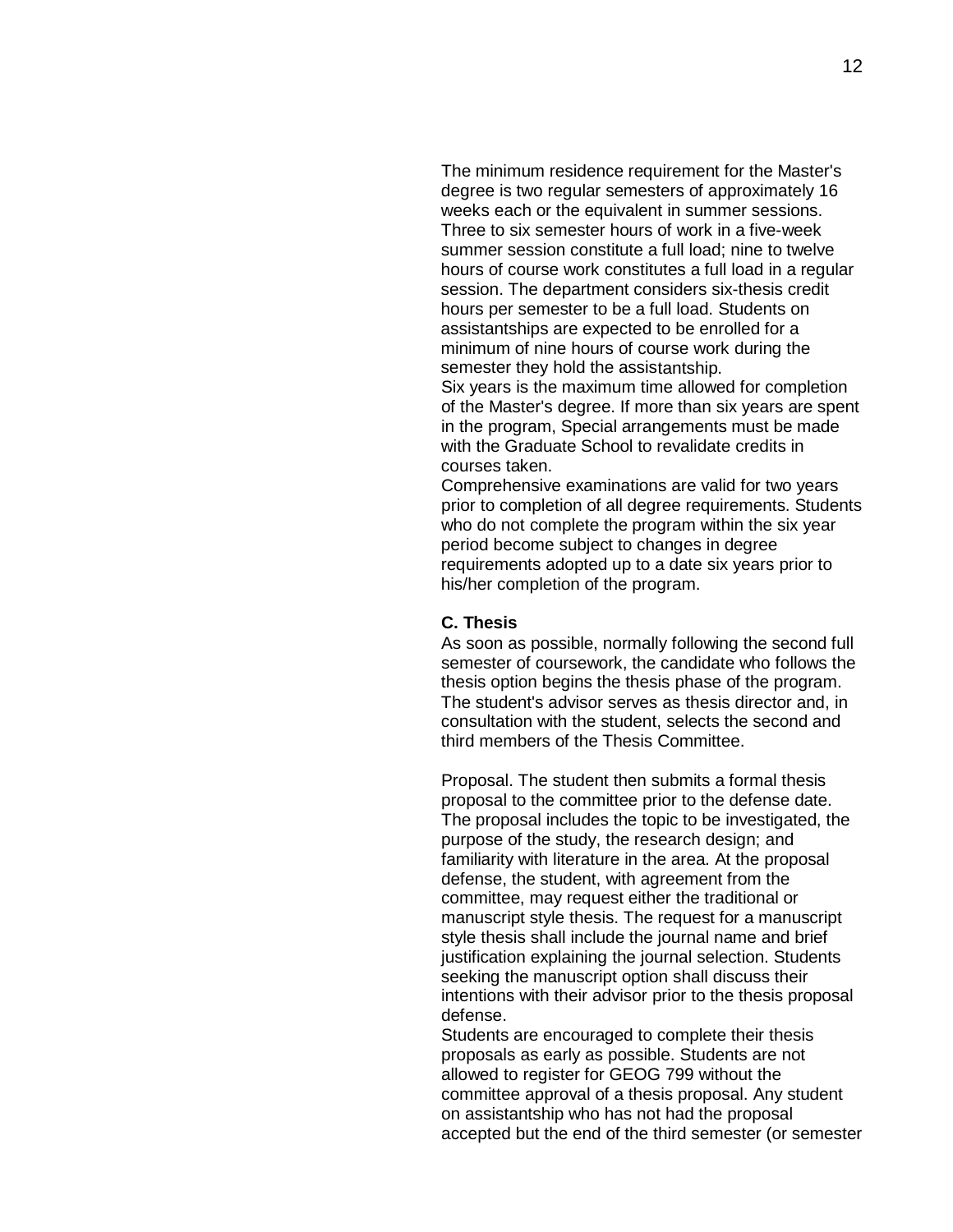in which 25 hours of coursework are completed, if student had been part-time at some point) is not eligible for further funding by the Department.

Thesis committees normally do not meet during the periods between semesters or sessions, nor during the first or last week of any semester or session. The student, therefore, should bear in mind that failure to submit an acceptable proposal well in advance of the end of a semester may lead to a serious delay in obtaining committee approval of the thesis proposal.

Thesis Format. Theses must follow the formats defined by the Graduate School

[\(http://gradschool.sc.edu/thesisdissertation/format.asp\).](http://gradschool.sc.edu/thesisdissertation/format.asp)) The manuscript style thesis will be composed of at least one manuscript. The content of the manuscript is as typical for submission to the refereed journal article (identified in the proposal) and formatted (i.e. abstract, List of tables/illustrations, page numbering) as defined by the Graduate School. The formal requirements include required chapters in the table of contents where these 'chapters' may be sections of the manuscript. The student must be first author on any manuscript(s) in the thesis. A manuscript style thesis may include additional chapters (e.g. expanded literature review or appendices).

Availability of Defendable Thesis. The thesis is distributed to the committee members at least two weeks (three weeks for the manuscript style) before the scheduled defense and is available for public review in the department office at least one week prior to the defense.

Thesis Defense. A public defense of the thesis is required before final committee approval and it must be held at least 30 days prior to graduation. Deadlines for the deposit of approved theses at the Graduate School arc subject to University regulations, and students should consult the published University academic calendar for such deadlines. To graduate during a given semester, it is necessary for a first draft to be submitted to the thesis committee no later than about the mid-point of that semester.

#### **Degree Specification**

The M.S. degree is awarded when the student's program of study includes a majority of course work in the technical and physical/environmental areas of discipline. The M.A. is awarded when the student's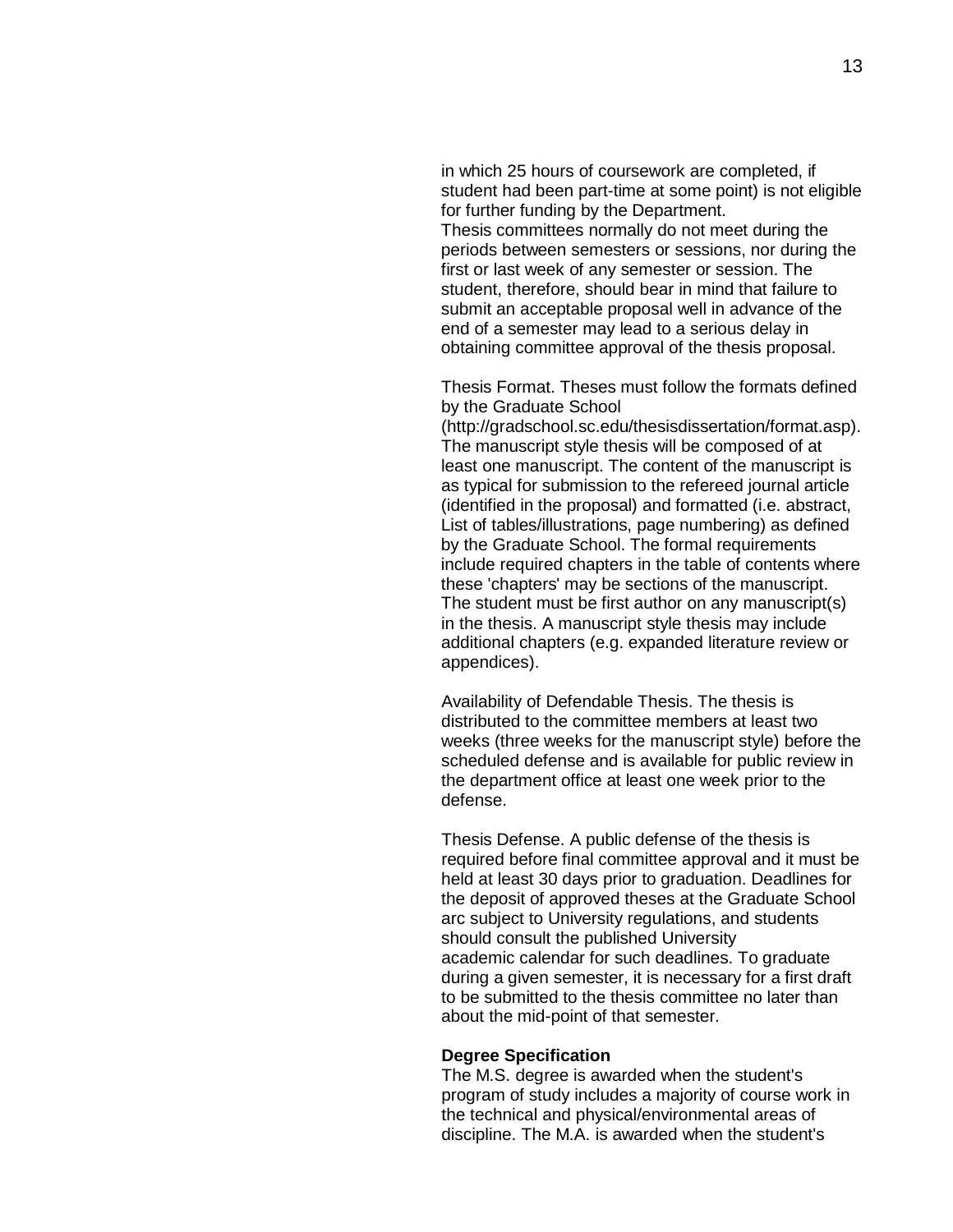program of study consists of a majority of course work in human geography or regional analysis.

### **Academic Progress**

A student must demonstrate satisfactory academic progress at the end of each semester and maintain a minimal "B" average in all courses and a "8" average in courses at the 700 level and above. Any student who receives less than a "B" in a graduate course will be on probation for the next semester. See the Graduate Program Director for a more detailed document on the minimum expectations for maintaining satisfactory progress. Financial assistance is terminated or reduced for a student who is on probation or who is not progressing satisfactorily. During the preparation of the thesis any student who wishes to use University facilities or to confer with the faculty must be enrolled officially in Geography 799.

A serious or repeated failure to make satisfactory academic progress will result in a student being terminated from the master's program. The student should become familiar with the criteria that determine whether satisfactory progress is being made and whether a student should be placed on probation as they are detailed in the document titled Minimum Expectations for Maintaining Satisfactory Progress in the Masters Program. A student will be notified of termination, in writing, prior to the beginning of classes for a semester.

Listed below arc the more likely causes for termination: I. All requirements for previous degree not completed by the end of the first semester.

- 2. Failure to pass the comprehensive examination.
- 3. On probation for two consecutive semesters.
- 4. Failure to have an academic advisor at all times.
- 5. Receiving a total of three grades lower than B.

6. Failure to have an approved thesis proposal or research paper topic by the end of the fourth semester for full -time students or by the end of the semester in which the 36th credit is earned for part-time students.

[Effective Term: Fall 2012]

### *Hospitality, Retail and Sport Management*

Academic Program Actions/Bulletin Change **APPROVED** PhD in Sport and Entertainment Management (60)

From: Master of Sport and Entertainment Management (60)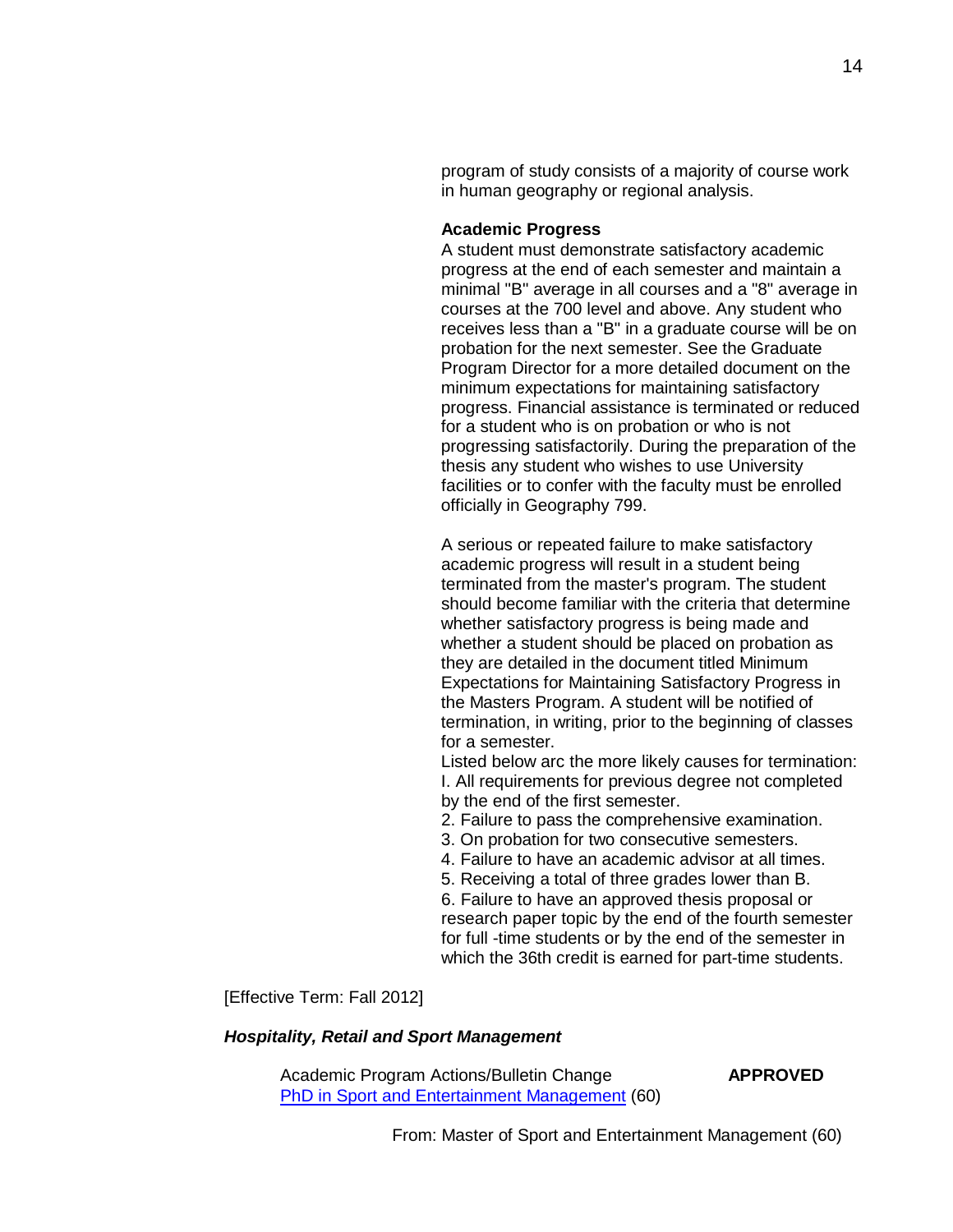#### Degree Offered

Master of Sport and Entertainment Management The Department of Sport and Entertainment Management offers a Master of Sport and Entertainment Management focused on sport, entertainment, and venue management. Graduates enter the sport and entertainment industry with practical knowledge, professional preparation, and a strong alumni network.

### Admission Requirements

Admission requirements conform to the general regulations of The Graduate School and regional and national accreditation standards. Applicants must submit to The Graduate School an application form a long with a \$5O nonrefundable application fee, one official transcript, at least two letters of recommendation (with at least one being from a current or former professor that can comment on the applicant's ability to succeed in graduate studies), official reports of examination scores on the GMAT or GRE, a current resume and a one to two page statement of career objectives. See the Department of Sport and Entertainment Management's website, [www.sportandentertainment.org,](http://www.sportandentertainment.org/) for specific instructions on how to apply and for application deadlines.

Undergraduate preparation, grade point average, GMAT or GRE score, applicant's statement of career objectives, letter of recommendation (preferably from academicians), work experience, extracurricular activities, and TOEFL scores for international students will be sued in admissions decisions. International applicants whose native language is not English are required to submit a satisfactory score on the TEEFL or the IELTS intl. Academic Course type 2 exam. The minimum acceptable score on the TOEFL is 80 (internet-based). Successful applicants generally score at least 500 on GMAT or at least 1000 on the GRE. Successful applicants also generally earn at least a 3.00 undergraduate grade point average on a 4.00 scale. Consideration will be given to the student's entire application when making admission's decisions.

Students who transfer into the degree program will be allowed up to 9 semester hours of degree- applicable transfer credit. The graduate director must approve the credits.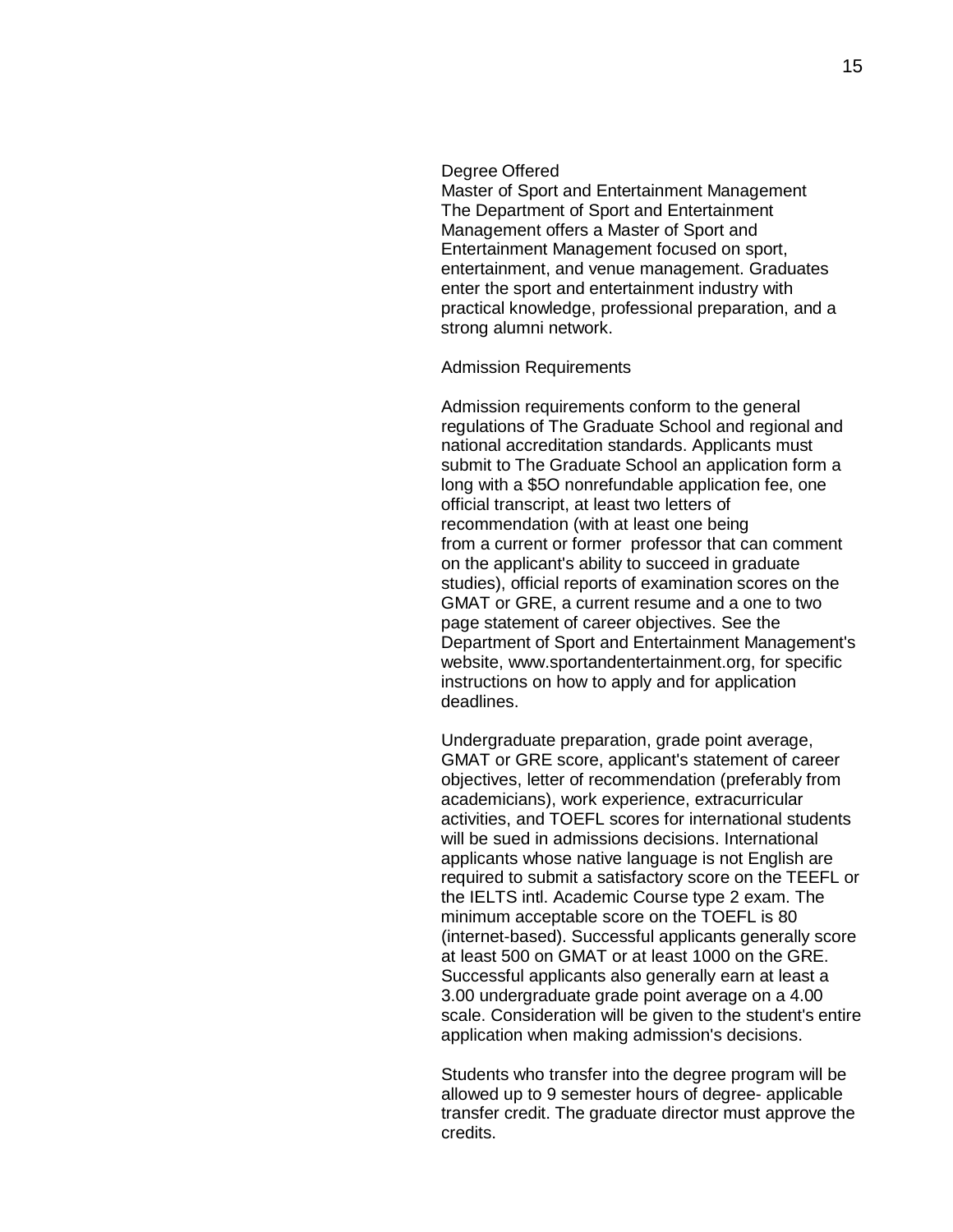Students wishing to enter the MSEM program should have completed business courses in the areas of finance, marketing, and financial accounting. Students who have not completed these courses may receive waivers for specific courses if they can demonstrate a high degree of competence in that specific area. For students who have not had this coursework and do not receive a waiver of it, these courses must be taken while in the degree program.

Sport and Entertainment Management

Programs

• Sport and Entertainment Management, M.S.E.M.

Courses

Hospitality, Sport, and Retail Management

• HRSM 788- Applied Research in Hospitality, Retail, and Sport Management

• HRSM 795- Field Project in Hospitality, Retail, and Sport Management

Sport and Entertainment Management

• SPTE 501- Trends and Issues in Sport and Entertainment Management

- SPTE 545- Managing Part-Time Employees and Volunteers
- SPTE 570- Special Topics in Global Sport
- SPTE 580- Business Principles in Sport Management
- SPTE 590- Special Topics in Sport and **Entertainment**

• SPTE 635- Sport and Entertainment Event **Development** 

• SPTE 640- Venue Management: Principles and **Practices** 

• SPTE 650- Integrated Marketing Communication in Sport and Entertainment

- SPTE 701- Management in the Sport and Entertainment Industry
- SPTE 730- Advanced Sport and the Law
- SPTE 736- Sport and Entertainment Event Entrepreneurship
- SPTE 746- Risk and Security Management in Public Assembly Facilities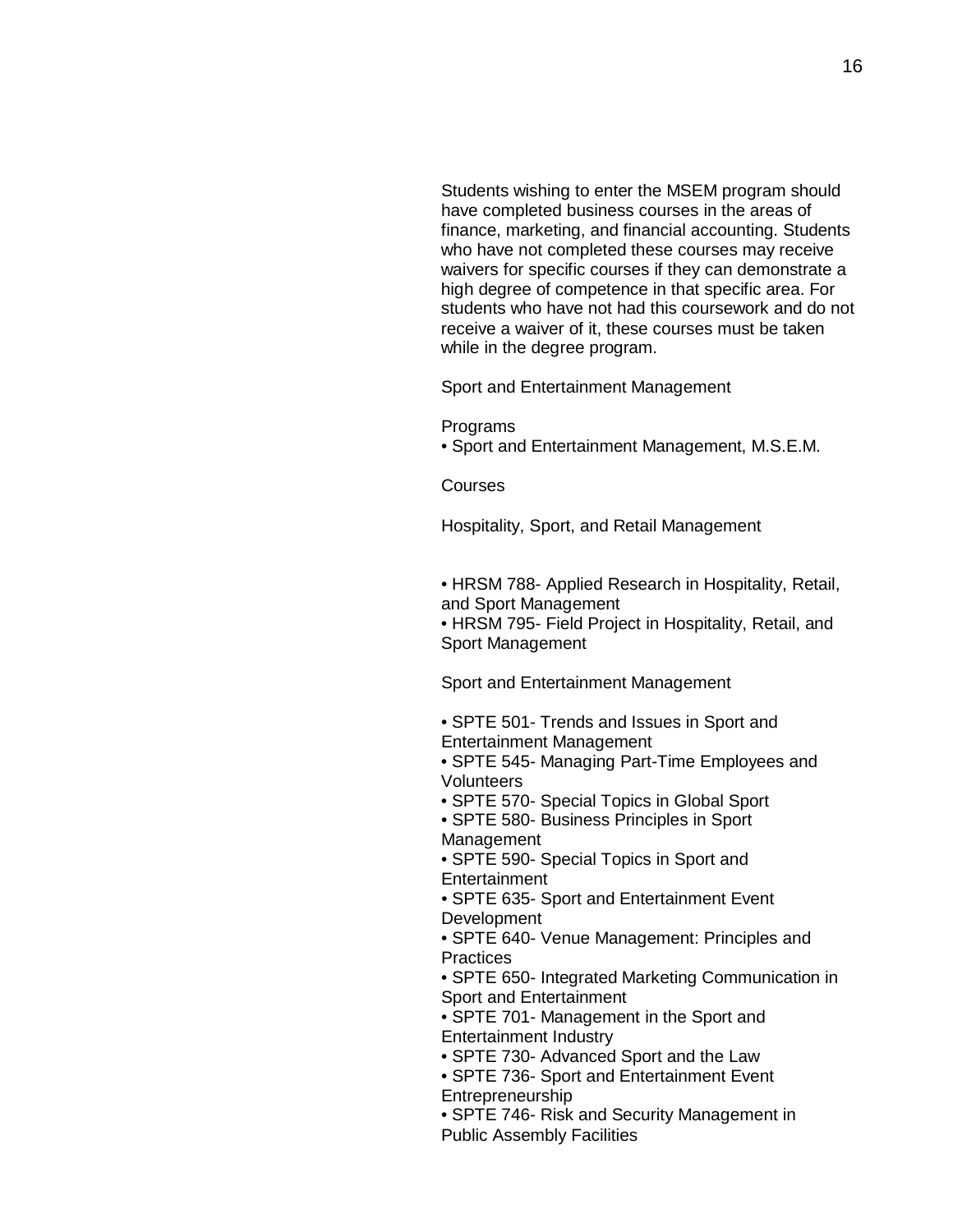• SPTE 750- Strategic Planning and Policy

Development in Sport and Entertainment Management

• SPTE 760- Principles of Sport and Entertainment Marketing

• SPTE 770- Public Assembly Facility Management Programming and Sales

• SPTE 775- Event Programming and Production

• SPTE 780- Public Assembly Facility Operations and **Procedures** 

• SPTE 790- Sport and Entertainment Finance

• SPTE 798- Directed Study in Sport and Entertainment Management

• SPTE 799- Thesis Preparation

To: Master of Sport and Entertainment Management (60) The Department of Sport and Entertainment Management offers a Master of Sport and Entertainment Management focused on sport, entertainment, and venue management. Graduates enter the sport and entertainment industry with practical knowledge, professional preparation, and a strong alumni network.

### Doctor of Philosophy in Sport and Entertainment **Management**

The Department of Sport and Entertainment Management offers a Doctor of Philosophy in Sport and Entertainment management focused on sport, entertainment, and venue management. Graduates will be prepared to conduct both theoretical and applied research within the broadening domain of sport and entertainment. In addition, graduates will be equipped with the skills to be effective teachers and mentors to students, as well as to be valuable resources for industry professionals.

### Master of Sport and Entertainment Management Admission Requirements

Admission requirements conform to the general regulations of The Graduate School and regional and national accreditation standards. The Graduate School uses an online application process and there is a \$50 fee to apply. Applicants must also submit a current resume, statement of career objectives, at least two letters of recommendation (with at least one being from a current or former professor that can comment on the applicant's ability to succeed in graduate studies), one official transcript from each college or university attended, and official Graduate Management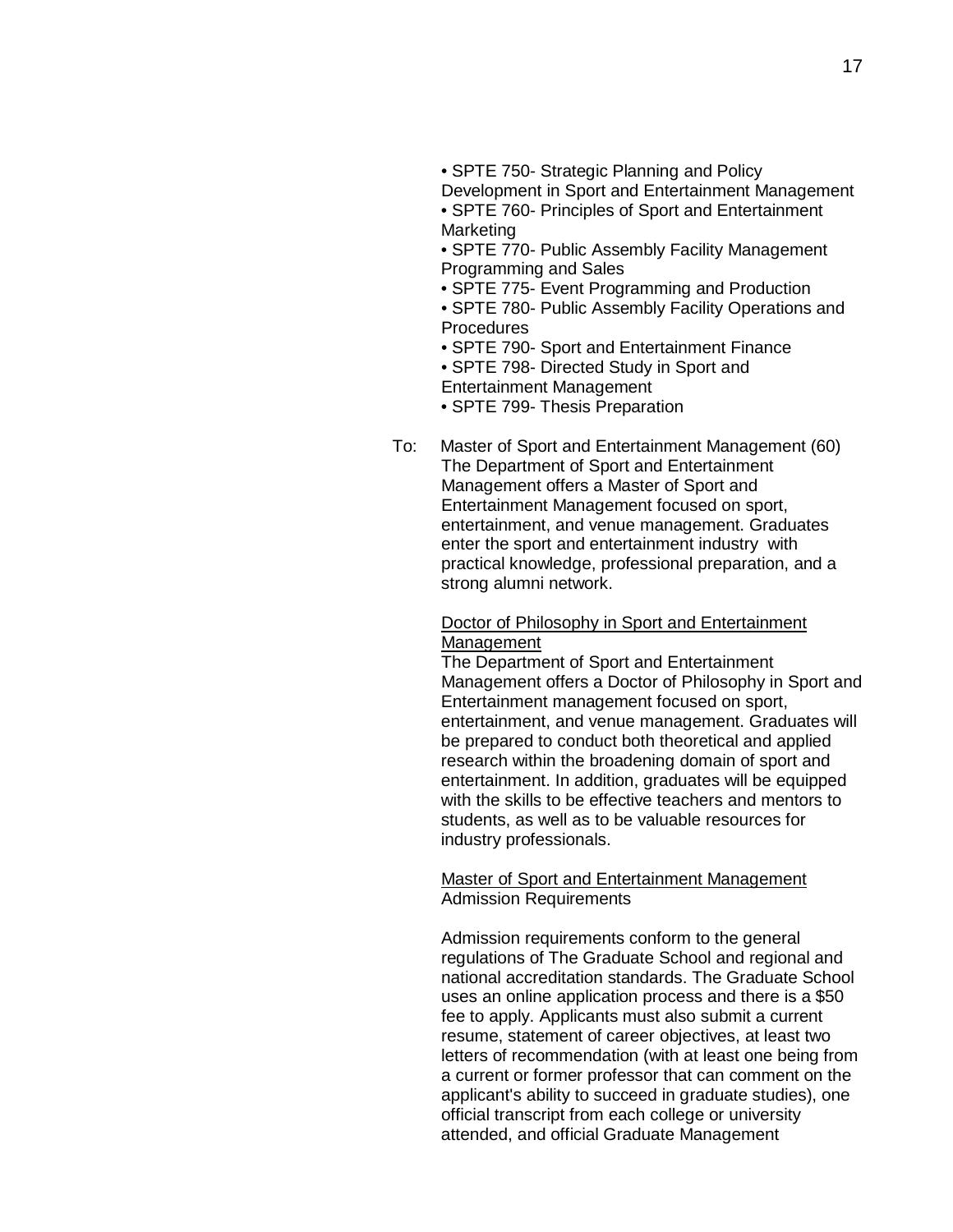Admission Test (GMAT) or Graduate Record Exam (GRE) scores. See the Department of Sport and Entertainment Management's website, [www.sportandentertainment.org,](http://www.sportandentertainment.org/) for specific instructions on how to apply and for application deadlines.

Undergraduate preparation, grade point average, GMAT or GRE score, applicant's statement of career objectives, letters of recommendation, work experience, extracurricular activities, and TOEFL scores for international students will be used in admissions decisions. International applicants whose native language is not English are required to submit a satisfactory score on the TOEFL or the IELTS Inti. Academic Course Type 2 exam. The minimum acceptable score on the TOEFL is 80 (internet-based) while the minimum acceptable overall band score on the IELTS Inti. Academic Course Type 2 exam is 6.5. Successful applicants generally score at least 300 (verbal and quantitative combined) on the GRE Revised General Test or an equivalent score (verbal and quantitative combined) on the GMAT. For those who took the GRE General Test prior to August 1, 2011, successful applicants generally score at least 1000 (verbal and quantitative combined). These scores, however, do not guarantee admission. Successful applicants also generally earn at least a 3.00 undergraduate grade point average on a 4.00 scale. Consideration will be given to the student's entire application, when making admissions decisions.

Students who transfer into the degree program will be allowed up to 9 semester hours of degree applicable transfer credit. The graduate director must approve the credits.

For students without undergraduate degrees in sport management, entertainment management, business administration or a related discipline, prerequisite courses in the areas of sport and entertainment finance, sport and entertainment marketing, and sport and entertainment accounting must be taken. These courses are offered during the Summer II term at the University of South Carolina and must be successfully completed prior to a student beginning the program in the Fall.

Doctor of Philosophy in Sport and Entertainment Management Admission Requirements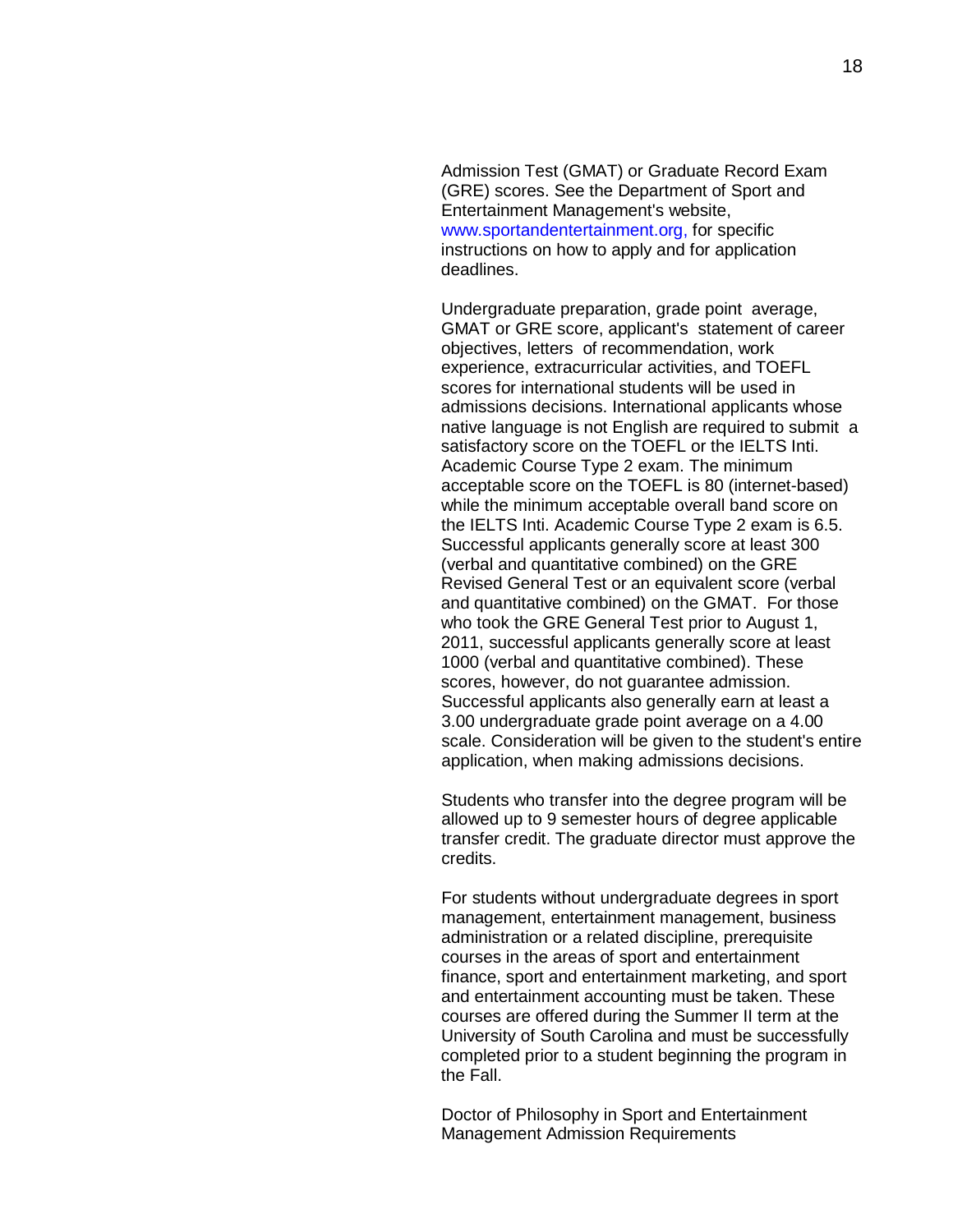Admission requirements conform to the general regulations of The Graduate School and regional and national accreditation standards. Admission to the Ph.D. program is voted on individually by the department's graduate faculty after considering several factors. These factors include the applicant's academic record (especially work done at a Master's level), promise of the ability to adequately pursue advanced study and research, performance on the Graduate Record Examination (GRE) or Graduate Management Admissions Test (GMAT), sufficient preparation to enter graduate study, professional experience, willingness of departmental faculty to work with the student, letters of recommendation, the applicant's statement of career objectives, and a personal and/or phone interview. Students must have a departmental faculty member who is willing to serve as their dissertation committee chair prior to admission. Therefore, some qualified students may not be admitted if a faculty member does not agree to be chair.

Graduate students are admitted through a cooperative effort between The Graduate School of the University of South Carolina and the Department of Sport and Entertainment Management. The Graduate School uses an online application process and there is a \$50 fee to apply.

The following supporting material is required with the application:<br>1. A c

- 1. A current resume.
- 2. Statement of Career Objectives. This is a statement that specifically addresses how the department's PhD program will help the applicant achieve these objectives.
- 3. At least two letters of recommendation. At least one of these letters must be from a current or former professor that can comment on the applicant's ability to succeed in graduate studies.
- 4. One official transcript from each college or university attended (undergraduate and graduate). Successful applicants generally have a master's GPA of 3.25 or above (on a 4.0 scale). Such a GPA, however, does not guarantee admission.
- 5. Official Graduate Management Admission Test (GMAT) or Graduate Record Exam (GRE)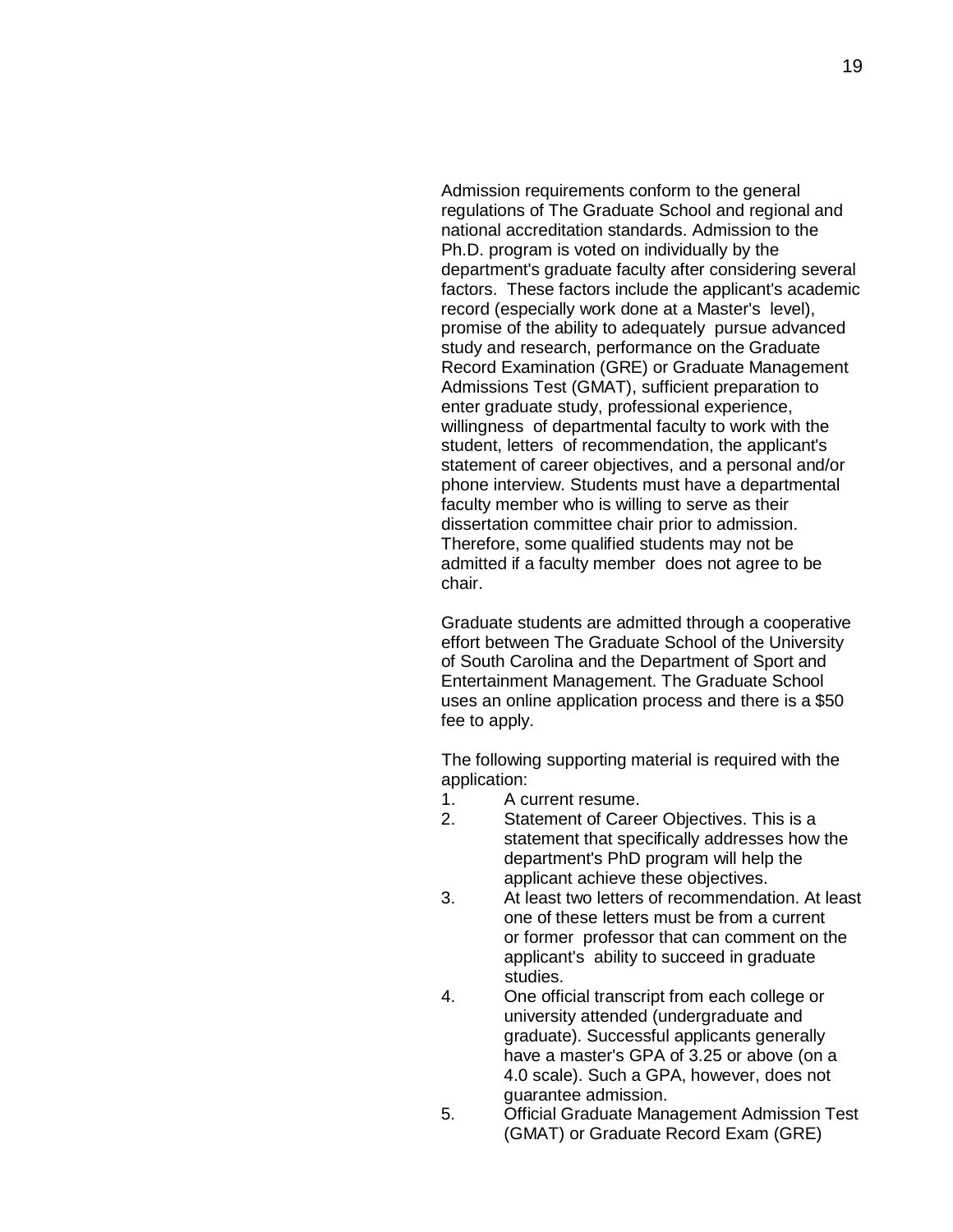scores. Successful applicants generally score at least 300 (verbal and quantitative combined) on the GRE Revised General Test or an equivalent score (verbal and quantitative combined) on the GMAT. For those who took the GRE General Test prior to August 1, 2011, successful applicants generally score at least 1000 (verbal and quantitative combined). These scores, however, do not guarantee admission. GMAT/GRE scores more than five years old will not be accepted under any circumstances.

6. Applicants whose native language is not English must submit TOEFL or IELTS scores. International applicants who have received a degree from a college or university in the United States are not required to submit a TOEFL or IELTS. The minimum acceptable score on the TOEFL or IELTS. The minimum acceptable score on the TOEFL is 80 (internet based) while the minimum acceptable overall band score on the IELTS Inti. Academic Course Type 2 exam is 6.5.

Sport and Entertainment Management

**Programs** 

- •Sport and Entertainment Management, **M**.S.E.M.
- •Sport and Entertainment Management,

Hospitality, Retail, and Sport Management

• HRSM 788- Applied Research.in Hospitality, Retail, and Sport Management

• HRSM 795- Field Project in Hospitality, Retail, and Sport Management

Sport and Entertainment Management

• SPTE 501- Trends and Issues in Sport and Entertainment Management

• SPTE 545- Managing Part-Time Employees and **Volunteers** 

- SPTE 570- Special Topics in Global Sport
- SPTE 580- Business Principles in Sport Management
- SPTE 590- Special Topics in Sport and **Entertainment**
- SPTE 635- Sport and Entertainment Event **Development**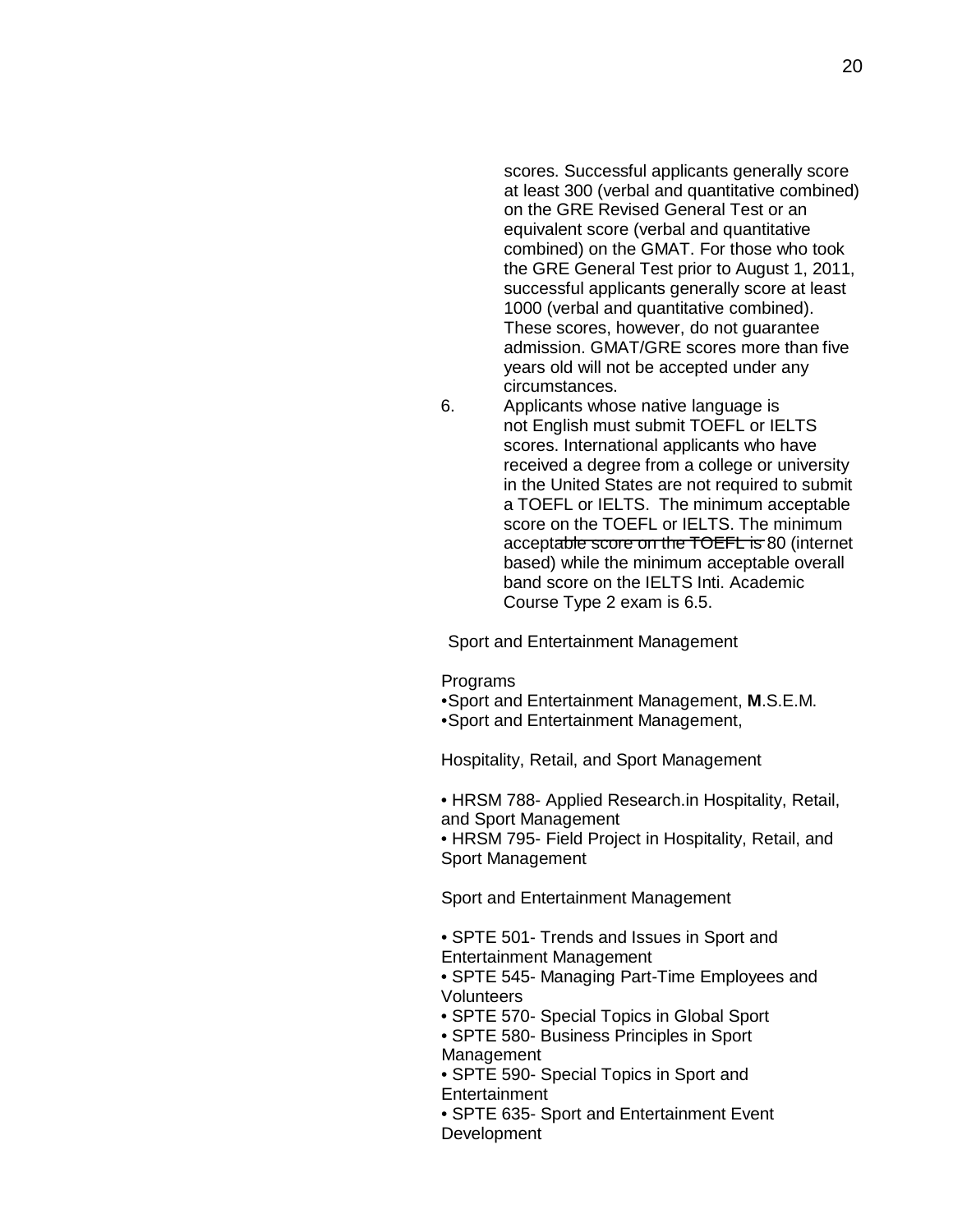• SPTE 640- Venue Management: Principles and **Practices** 

• SPTE 650- Integrated Marketing Communication in Sport and Entertainment

• SPTE 701- Management in the Sport and Entertainment Industry

• SPTE 730- Advanced Sport and the Law

• SPTE 736- Sport and Entertainment Event Entrepreneurship

• SPTE 746- Risk and Security Management in Public Assembly Facilities

• SPTE 750- Strategic Planning and Policy

Development in Sport and Entertainment Management

• SPTE 760- Principles of Sport and Entertainment Marketing

• SPTE 770- Public Assembly Facility Management Programming and Sales

• SPTE 775- Event Programming and Production

• SPTE 780- Public Assembly Facility Operations and **Procedures** 

• SPTE 790- Sport and Entertainment Finance

• SPTE 798- Directed Study in Sport and

Entertainment Management

• SPTE 799- Thesis Preparation

• SPTE 801- Seminar in Sport and Entertainment Management

• SPTE 810- Seminar in Sport and Entertainment Management Education

• SPTE 830- Seminar in Sport and Entertainment Law and Risk Management

• SPTE 860- Seminar in Sport and Entertainment Marketing

• SPTE 890- Seminar in Sport and Entertainment Finance

• SPTE 899 - Dissertation

**[Note: From this point forward, information should be entered on a separate web page in the bulletin linking off the Sport and Entertainment Management, PhD link in the Program area above.]**

Sport and Entertainment Management, Ph.D.

-------------------------------------------------------------------

The Ph.D. program in Sport and Entertainment Management is designed to meet the demand by industry and educational institutions for high quality academicians with a sport and entertainment management background.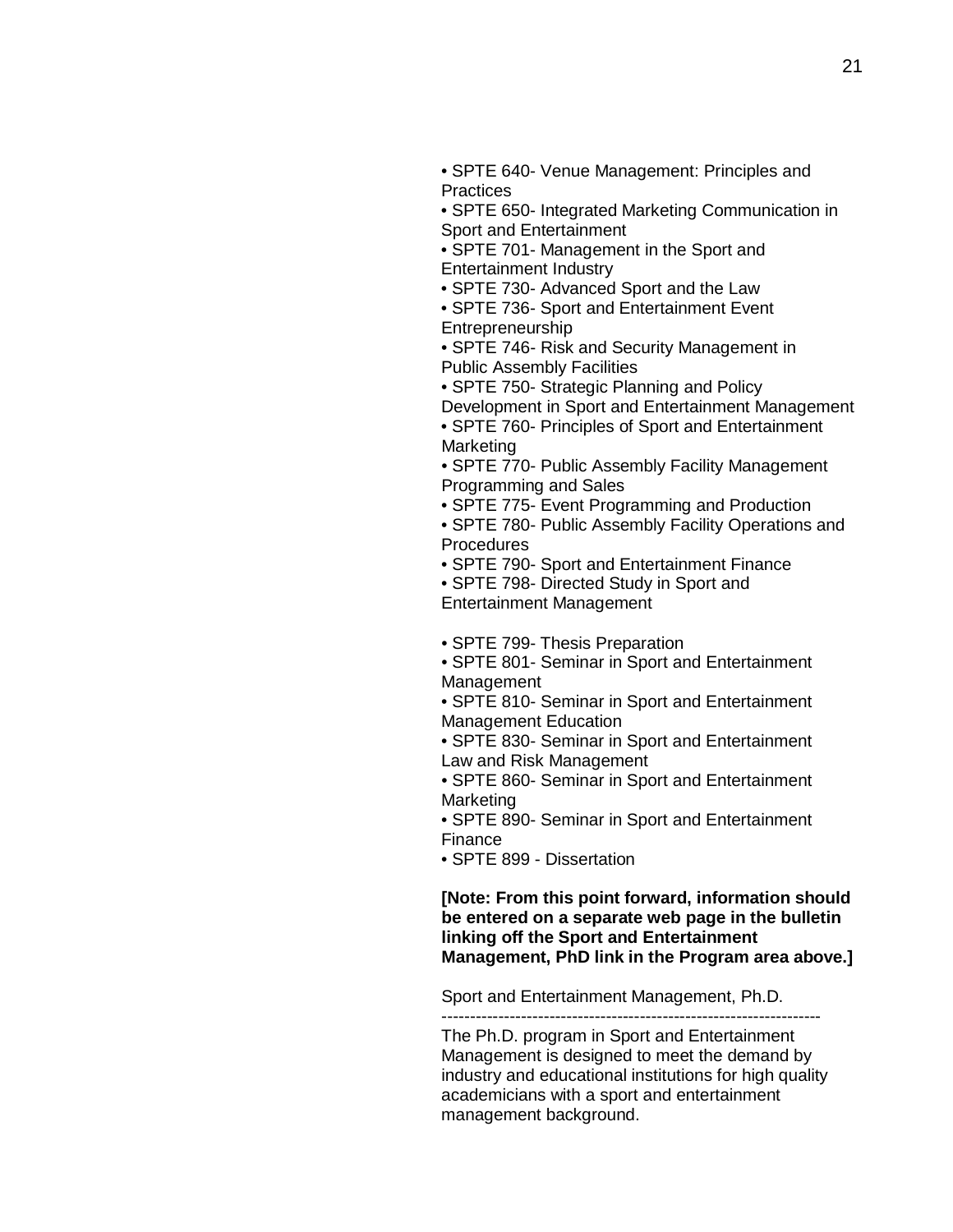Students will be given the opportunity to generate industry-specific knowledge through exposure to and participation in academic research with a disciplinespecific application. Subsequently, as professors, they will be equipped to disseminate such knowledge to the public and other industry stakeholders.

The Program is based on a three-year period of residential study beyond completion of a Master's degree in sport and entertainment management or a related field. It will consist of a minimum of 60 credit hours beyond the master's degree in the following four areas: (1) Core Seminars, (2) Statistics/Research Core, (3) Cognate(s), and (4) Dissertation.

Students who have not had prior exposure to the sport and entertainment industry through a related undergraduate or graduate degree are required to enroll in a 15-hour Prerequisite Core. Courses in this core are:

• SPTE 640- Venue Management: Principles and Practices (3)

• SPTE 701- Management in the Sport and Entertainment Industry (3)

• SPTE 746- Risk and Security Management in Public Assembly Facilities (3)

• SPTE 760- Principles of Sport and Entertainment Marketing (3)

• SPTE 790- Sport and Entertainment Finance (3) These courses may be waived for those with prior academic exposure or significant industry experiences.

The Program will expose students to advanced and current research being conducted in the sport and entertainment industry. A substantial portion of the coursework will consist of courses that focus on research methodology and statistical analysis techniques. These courses are designed to develop students' critical analysis skills while serving as the basis for developing a sustainable research agenda.

Because of the department's unique focus on both sport and entertainment management (as opposed to only sport management), students will develop a distinct and more holistic understanding of both sport management and entertainment management and be better positioned in the academic job market in that the breadth of their training should make them qualified for either sport-specific or entertainment-specific positions within those programs.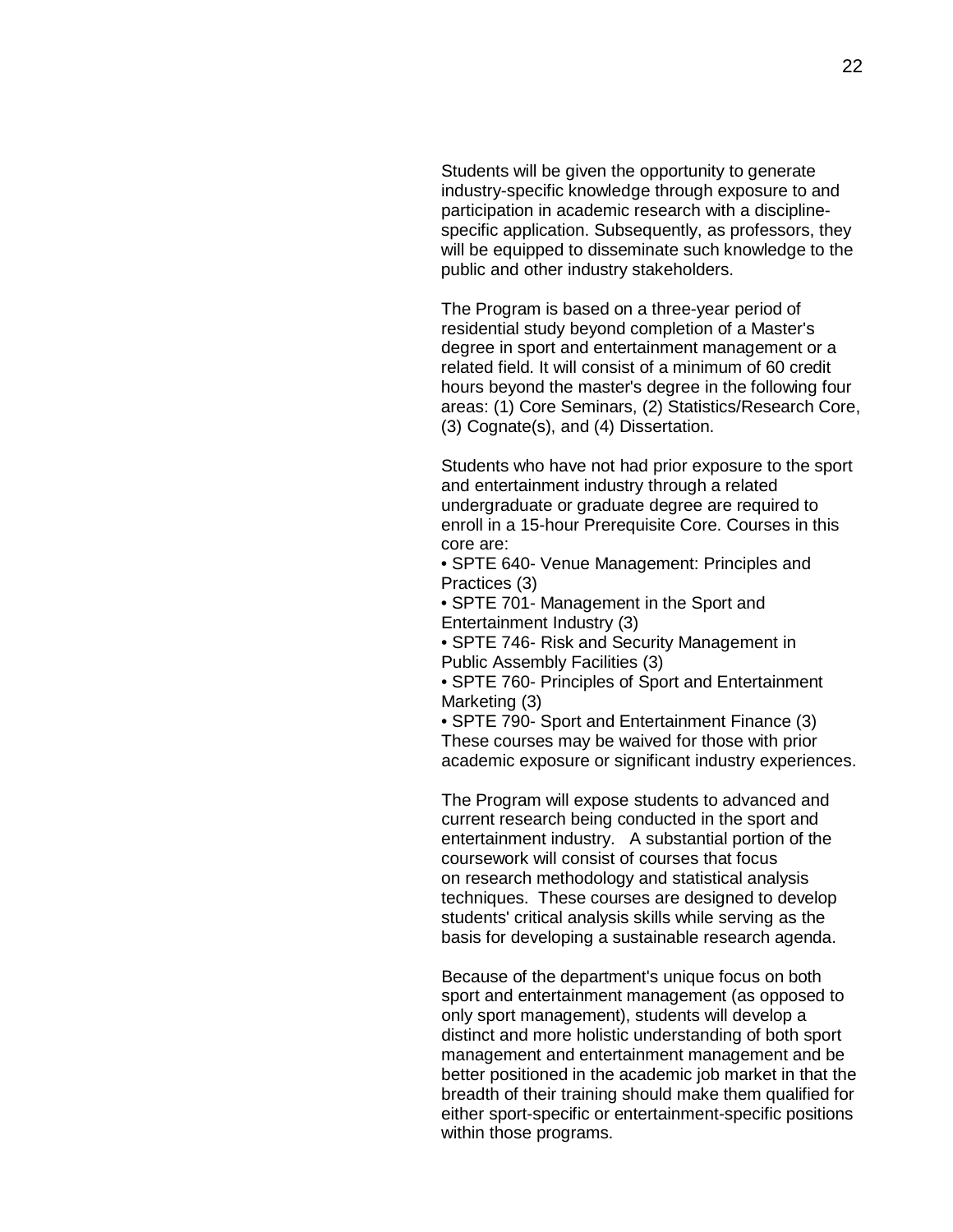Degree Requirements (60 Post Masters Hours)

Core Seminars (15)

[SPTE 801-](http://gradschool.sc.edu/facstaff/gradcouncil/2012/NCPSPTE801_201241_Redacted.pdf) Seminar in Sport and [Entertainment Management](http://gradschool.sc.edu/facstaff/gradcouncil/2012/NCPSPTE801_201241_Redacted.pdf) [SPTE 810-](http://gradschool.sc.edu/facstaff/gradcouncil/2012/NCPSPTE810_201241_Redacted.pdf) Seminar in Sport and [Entertainment Management](http://gradschool.sc.edu/facstaff/gradcouncil/2012/NCPSPTE810_201241_Redacted.pdf) Education [SPTE 830-](http://gradschool.sc.edu/facstaff/gradcouncil/2012/NCPSPTE830_201241_Redacted.pdf) Seminar in Sport and [Entertainment Law](http://gradschool.sc.edu/facstaff/gradcouncil/2012/NCPSPTE830_201241_Redacted.pdf) and Risk Management [SPTE 860-](http://gradschool.sc.edu/facstaff/gradcouncil/2012/NCPSPTE860_201241.pdf) Seminar in Sport and [Entertainment Marketing](http://gradschool.sc.edu/facstaff/gradcouncil/2012/NCPSPTE860_201241.pdf) **[SPTE 890-](http://gradschool.sc.edu/facstaff/gradcouncil/2012/NCPSPTE890_201241.pdf) Seminar in Sport and** [Entertainment Finance](http://gradschool.sc.edu/facstaff/gradcouncil/2012/NCPSPTE890_201241.pdf)

Statistics/Research Core (15)

Two Research Methods courses (one of which must be qualitative) (6)

Three Statistics courses (9)

Cognate(s) (12 Hours)

Dissertation (18)

A minimum of 18 credit hours will constitute the dissertation, which provides students with the opportunity to identify and rigorously analyze a relevant issue within their specialized field, with an aim toward generation of original knowledge.

**SPTE 899 - [Dissertation](http://gradschool.sc.edu/facstaff/gradcouncil/2012/NCPSPTE899_201241.pdf) Preparation** 

[Effective Term: Fall 2013]

New Course Proposal **APPROVED** 

## SPTE 801 Seminar in [SPTE Management](http://gradschool.sc.edu/facstaff/gradcouncil/2012/NCPSPTE801_201241_Redacted.pdf) (3)

Acquaints sport management PhD students with advanced principles and applications of the sport and entertainment management discipline. This course will expose the doctoral student to research examining organization, leadership, and strategic management in the sport and entertainment industry and appropriate sub-industries.

[Effective Term: Fall 2013]

New Course Proposal **APPROVED**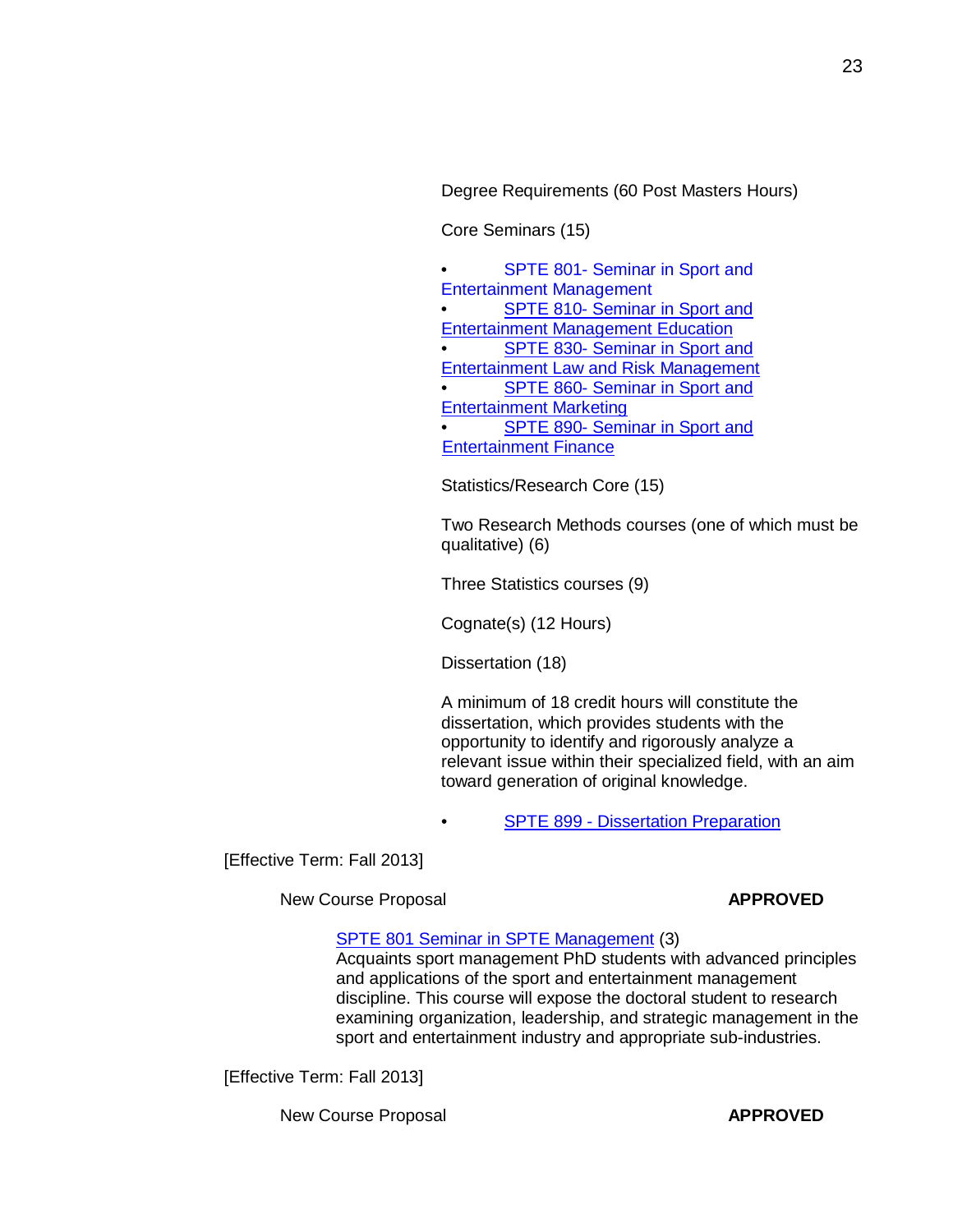## SPTE 810 Seminar in [SPTE Education](http://gradschool.sc.edu/facstaff/gradcouncil/2012/NCPSPTE810_201241_Redacted.pdf) (3)

Provides Sport and Entertainment Management graduate students with insights that foster professional growth and development as a college instructor. This course examines the scholarship of teaching SPTE and developing optimal classroom environments and identification and guided reflective analysis of critical issues in SPTE education.

[Effective Term: Fall 2013]

New Course Proposal **APPROVED** 

## SPTE 830 [Seminar SPTE](http://gradschool.sc.edu/facstaff/gradcouncil/2012/NCPSPTE830_201241_Redacted.pdf) Law & Risk Management (3)

Acquaints students with advanced theory and application of law and risk management in sport and entertainment management through the review of scholarship about professional and amateur sport, laws impacting the entertainment industry, and risk management issues within sport and entertainment facilities.

[Effective Term: Fall 2013]

New Course Proposal **APPROVED** 

## SPTE 860 Seminar in [SPTE Marketing](http://gradschool.sc.edu/facstaff/gradcouncil/2012/NCPSPTE860_201241.pdf) (3)

Acquaints sport management PhD students with advanced principles and application of the sport and entertainment marketing discipline. The course will take an in-depth look at how amateur/professional sport, and emerging sport business enterprises and trends affect the practice of sport and entertainment marketing. This course is designed for students to study sport and entertainment marketing theories and practical applications and principles by specifically learning about marketing information systems, pricing strategies, media relations, promotional methods and endorsements.

[Effective Term: Fall 2013]

New Course Proposal **APPROVED**

## SPTE 890 Seminar in [SPTE Financing](http://gradschool.sc.edu/facstaff/gradcouncil/2012/NCPSPTE890_201241.pdf) (3)

This course covers advanced principles and applications of sport and entertainment finance. The course takes an in-depth look at the theory, concepts, and frameworks of sport and entertainment finance research. The focus will be on the optimum financial policies and decisions of nonfinancial firms in the sport and entertainment industry.

[Effective Term: Fall 2013]

New Course Proposal **APPROVED**